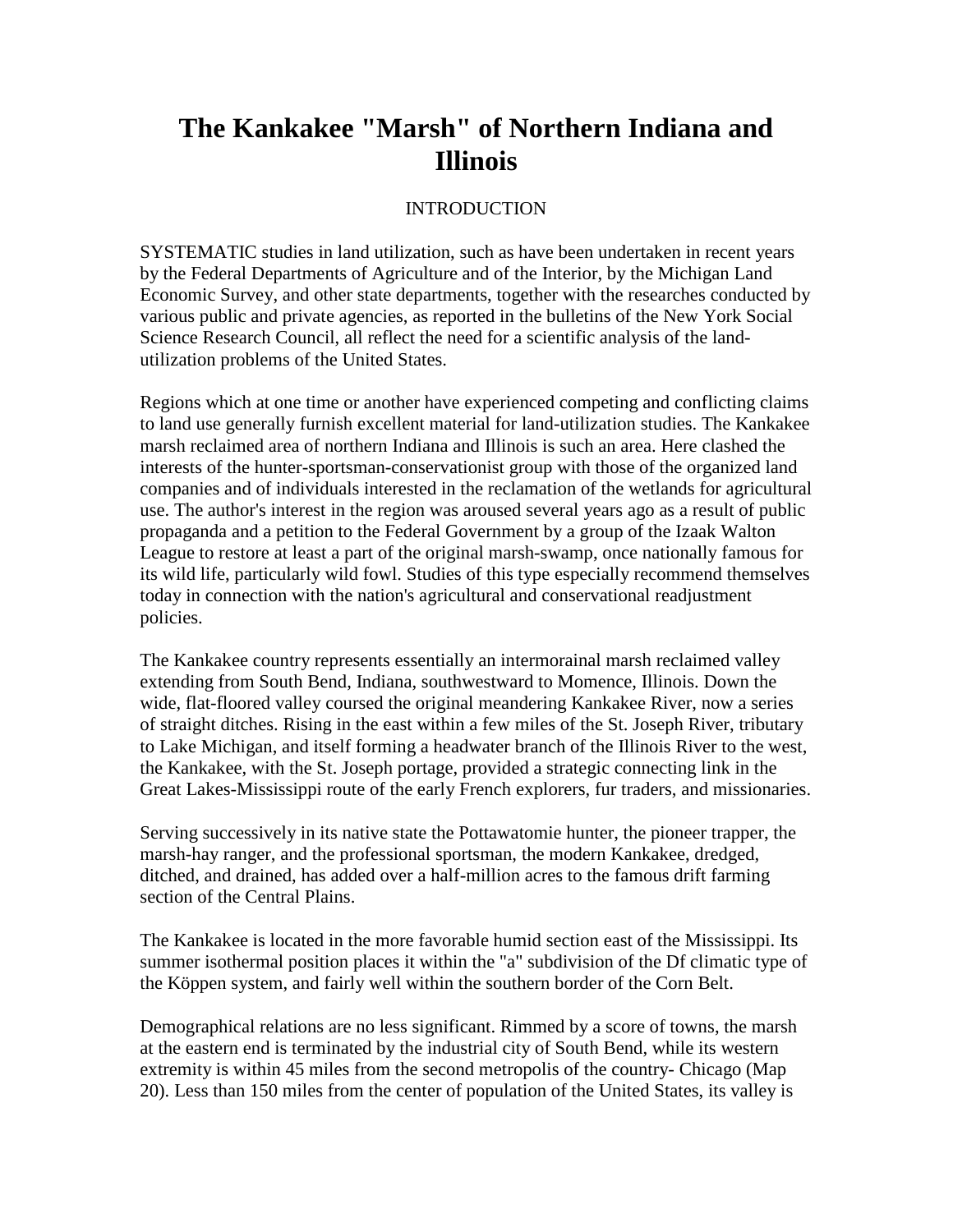"within 3-24 hours by express or 5-36 by freight of at least half the population of the United States" (1, p. 34).

# THE FUNDAMENT - THE "NATURAL" Kankakee

Marsh prairies of aquatic sedges and grasses, potential grazing areas; wild-rice sloughs, scenes of countless wild geese and ducks; flag ponds, lined with muskrat houses; a narrow but almost uninterrupted swamp forest, full of game, rimming a meandering river teeming with fish; the wet prairies, made humanly habitable by the interspersion of sandy island oak barrens surmounting the highest flood waters- such in brief is the physical setup which attracted the squatter pioneer from the East, who sought contentment in the solitude and seclusion of a marsh wilderness.

In the eyes of the reclamationist a half century later this same general scene reinterprets itself as an open prairie, practically unencumbered by a forest cover, with a flat valley floor, a high water table, and a presumably rich alluvial river bottom soil, located within 50-100 miles of the greatest stock and grain market in the world.

The cultural subtractions and additions incident to the drainage operations have modified almost beyond recognition the general aerial picture of the prereclamation period. Yet certain elements of the natural landscape and their influences on human culture persist in general outlines to this very day. Many of the marsh dunal islands, particularly the unoccupied ones, and much of the original "meander lands" along the Kankakee River are still marked as of old by timber growth of upland and swamp species respectively.

The "islands" presently encompassed by dry land continue to be the preferred sites of regional settlement.

#### GEOMORPHOLOGY

The conditions of the surrounding terrain in relation to the agricultural economy are as significant as the "islands" in respect to the human habitat. The latter, rising conspicuously in the form of sand dunes, were recognized at the outset as "barrens" and as generally unsuited to cultivation. But the soil conditions of the flattish marsh areas appear, for the most part, to have been known only superficially and classified categorically with the common types of river bottom and marshlands. Whatever typical surficial lowland characteristics they may otherwise exhibit, the subsoil and "islands" of the Kankakee are structurally unique. Sand, with local lenses of gravel or clay, constitutes the basic structural material of the valley, while mounds and ridges of typical wind-blown sand here and there commonly attain heights of from ten to fifteen feet, surmounting the seas of water-laid sand.

Reference to their hypothetical origin may help one to understand the situation. Occupying an intermorainal position, with the Valparaiso moraine on the north and the Maxinkuckee moraine on the east and southeast, these clastic deposits have been classed by Chamberlin (11, pp. 330-331) and Leverett  $(18, p. 338)$  as mostly outwash.<sup>1</sup> Part of the valley fill has been attributed to the postulated Kankakee outlet for the glacial waters escaping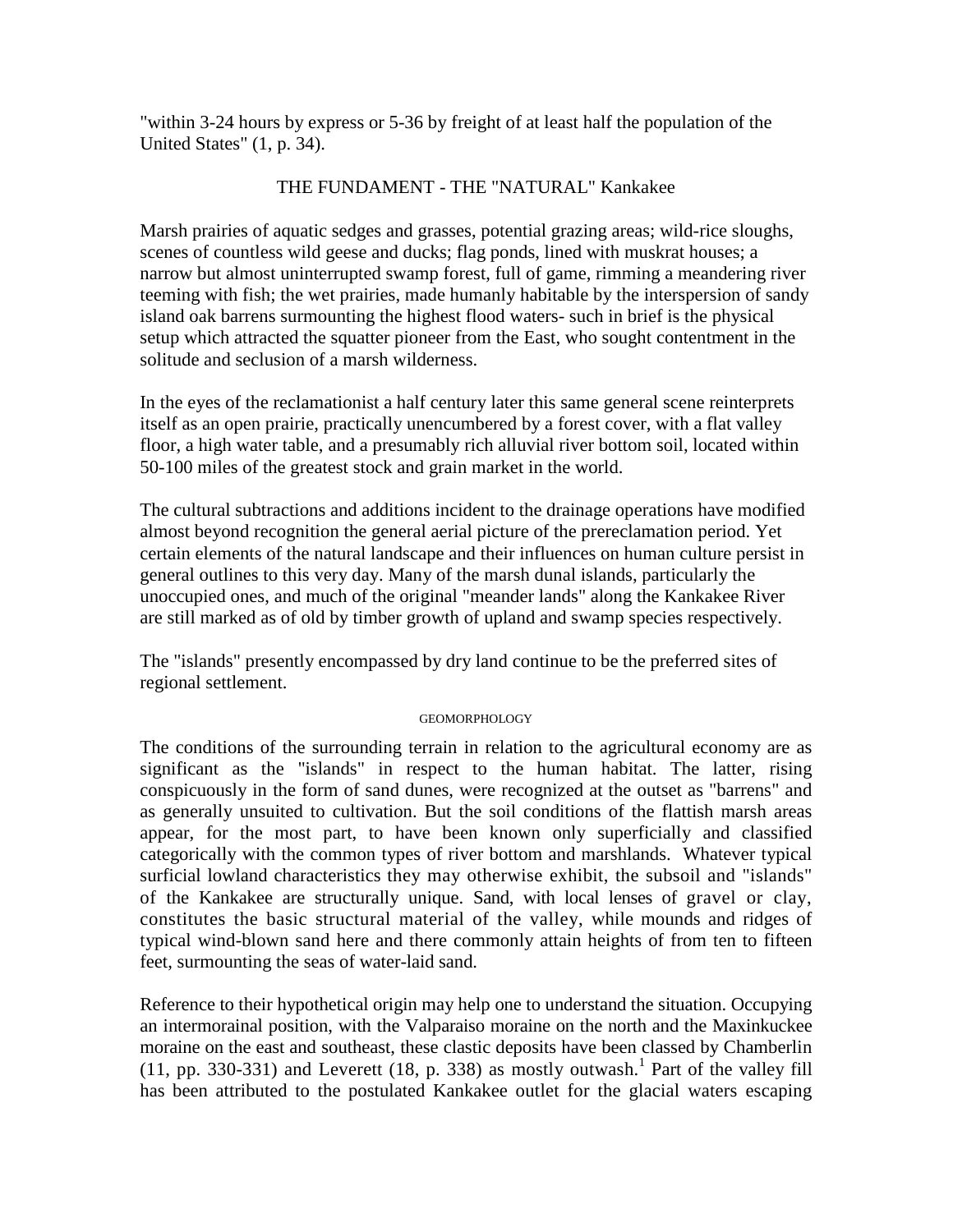from the Saginaw lobe by way of the St. Joseph channel at South Bend (18, p. 338; 20; 21, pp. 12-14). Bradley attaches great depositional significance to the former lake waters occupying the basin, which he denominates the "Old Lake Kankakee" (6, pp. 226- 229). Since many of the sand mounds and ridges are elevated above the highest possible level of the postulated lake or of the actually known marsh waters, which must have been shallow in either case, the sand of the higher elevated spots are clearly aeolian in origin, as is attested by their form and characteristic dune structure.

# HYDROGRAPHY

For some eight or nine months of the year water from one to four feet in depth covered an area from three to five miles wide on each side of the river (1; 12). The area thus assumed the characteristics of a lacustral river rather than of an ordinary marsh. Especially was this true at the time of the winter ice jams and spring freshets. Having an elevation of approximately 720 feet at its source at South Bend, the Kankakee River trailed its way tortuously along the very slightly sloping and much oversized valley to a point near Momence. Here, at an elevation of 615 feet, it encountered a natural dam of Silurian limestone outcropping in the riverbed. Within the small drop, then, of a little over 100 feet the river, totaling a meandering distance of some 250 miles, averaged a gradient of -only about 5 inches per

<sup>1</sup> Though acknowledging the apparent "glacial" character of the continental "drift" *deposits, the writer of this paper does not subscribe to all the implications of "Pleistocene glaciology."*

mile. The average gradient for the valley, 85 miles long, is about 15 inches (1).

The low gradient, the wide valley, the loose, easily eroded clastic sediments of the river bed, the swamp vegetation, and the frequently occurring floods thus together conspired to make of the Kankakee a notoriously rambling stream, ever abandoning old and establishing new channels. As a result, there was formed an intricate maze of meanders, oxbow lakes, sloughs, and bayous, similar to that depicted on the map by Ahlgrim (Map 22). Accordingly, the river did not prove a very satisfactory political boundary between the northern and the southern tiers of counties.

A glance at the Fundament map (Map 21) suggests that the marsh was not a single simple unit, but, like the swamp river, a complex affair - a maze of multiple marshes interspersed with sinuous sandy ridges of higher and drier land. Streams descending from the marginal moraine debouched into the stagnant marsh waters and formed deltalike distributaries and deposits (T. 33 N., R. 5 W.).

# NATIVE VEGETATION

Roughly, three formations of the original native cover may be recognized: (1) the river swamp timber; (2) the marsh sedge and grass, including occasional small outliers of the swamp timber; and (3) the upland "barrens" or oak-timber association.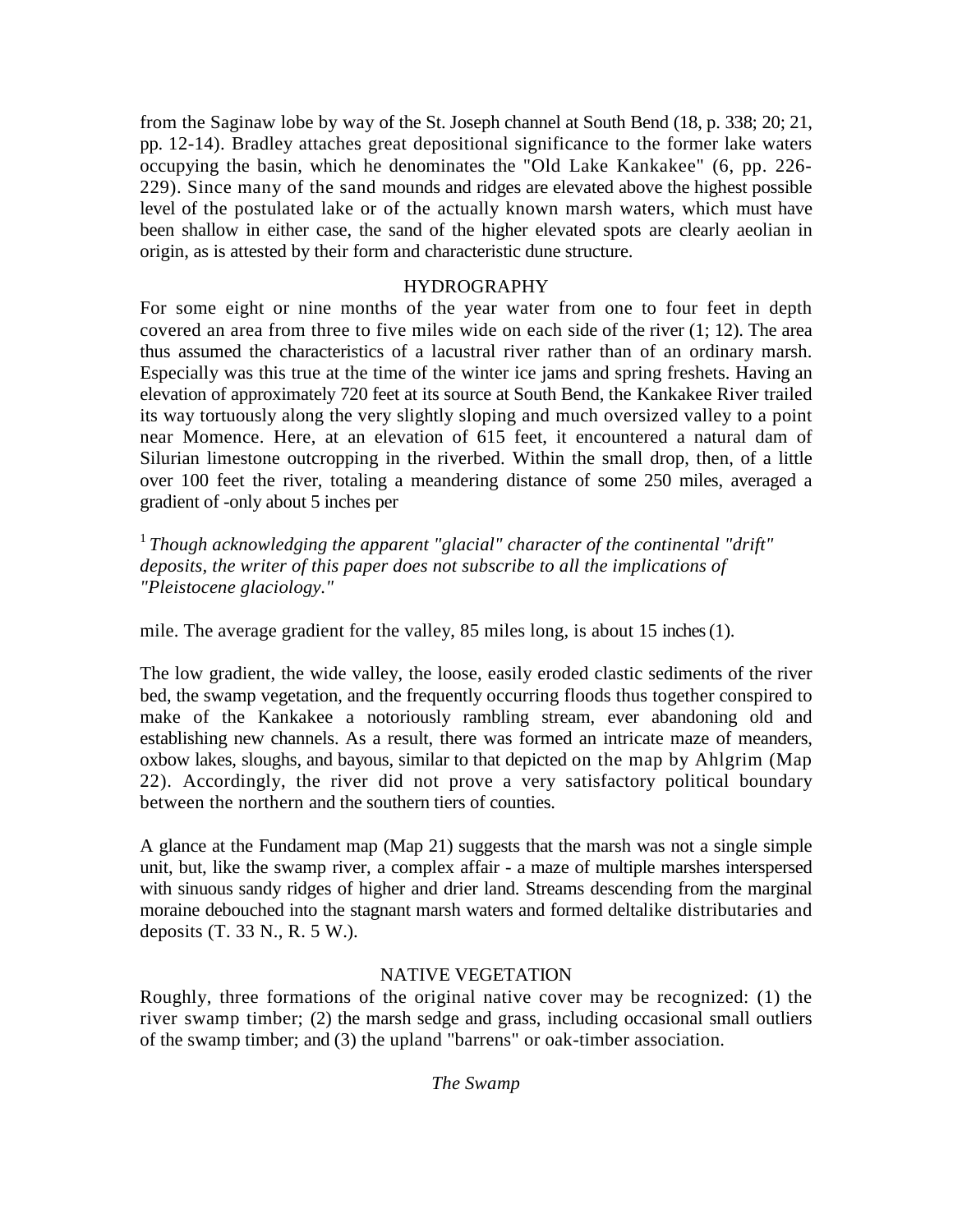The swamp timber proper followed the course of the river from practically the western extremity of the "basin" halfway up to its source, averaging a width of perhaps scarcely a mile, but widening considerably in its middle course, where it attained the maximum of nearly three miles. The stand included trees of extraordinary size, two to three and even four feet in diameter, once an important source of lumber for northern Indiana. Ash, elm, maple, oak, and birch were the dominant species.

#### *The Marsh*

Rank sedges and grasses, fields of wild hay and wild rice dominated the marsh landscape, interrupted now by a swamp-timber outlier of pin oak and its tree associates, now by a pond or a lake of lily pads, reeds, cattails, and flags. The tall huckleberry and cranberry presumably were important seasonal contributors of food for man and bird. The occasional small tamarack swamp has disappeared; wild rice, once the harvest haven of wild fowl, was observed by the author in only two localities - in drainage ditches; marsh hay appears as a relict formation in small, widely scattered, poorly drained strips or spots, generally pastured, which the dredge and the plow have not as yet invaded.

#### *The Uplands*

The insular dunal and other upland areas, rising just above the shallow water or to conspicuous heights of as much as 25-35 feet, either supported only a thin herb or moss ground cover reflective of acid soil conditions or bore a stand of scrub or medium-sized timber consisting chiefly of black oak and white oak, the latter now mostly gone. As in the case of the wet marsh, the drier sandy uplands contributed in superabundance their seasonal offering for man and beast: dwarf huckleberry, blueberry, blackberry, and dewberry and hazel and other nuts.

#### SEQUENT OCCUPANCE FORMS AND FUNCTIONS

The transformation of the Kankakee "haven of wild life" into a "modern home for man" may be treated under four stages of settlement: (1) the period of the Indian hunter and the French trader; (2) the immigration of the pioneer trapper and the frontier farmer; (3) the epoch of the stock farmer and the sportsman fowler; and, finally, (4) the present joint occupance by the Corn Belt farmer and the river resorter. These stages have been graphically synthesized in the Silhouette Study (Fig. 20).

The first two stages are characterized essentially by human adjustment *to* the environment. The last one dominantly exhibits human adjustment of the environment. The third is characteristically expressive of a transitional condition in which the hitherto dictating influences of the marsh-swamp fundament became progressively weaker as the drainage net was perfected, leaving only remnants of the naturally induced culture forms reminiscent of an older and much more romantic period.

#### THE POTTAWATOMIE'S KANKAKEE

(-1840)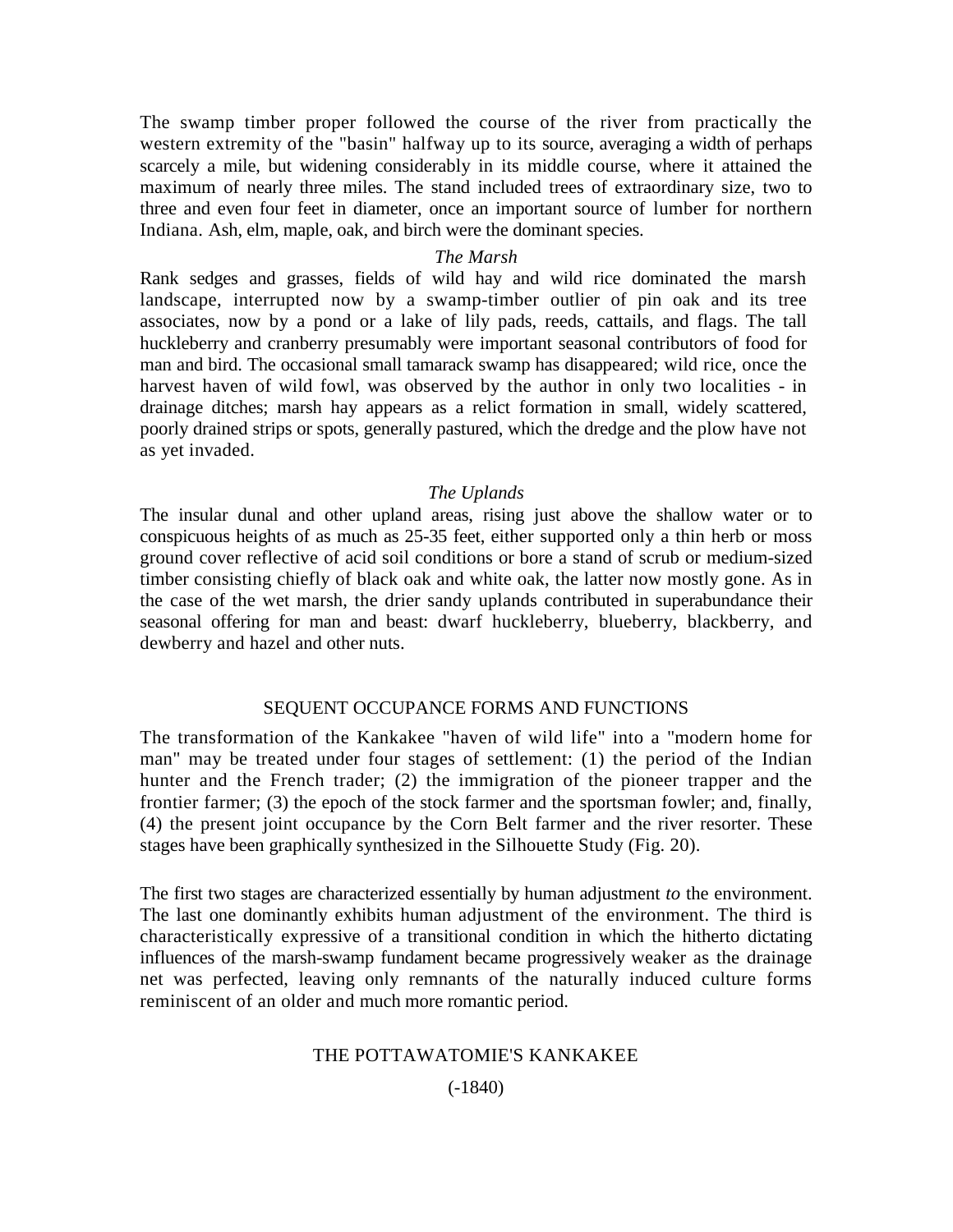The French explorers, Charlevoix, La Salle, Tonti, and Father Hennepin, were the first to give an account of the characteristics of the Kankakee region. This valley they entered at its source near South Bend, Indiana, after experiencing much difficulty in locating the portage between the St. Joseph River, up which they had ascended from Lake Michigan, and the source of the Kankakee, which they regarded as the headwaters of the Illinois River. Here they came into contact with the Pottawatomie Indian, who found the marsh a refuge against the ferocious Iroquois of the East.

While some of the Indians appear to have settled more or less permanently on the marsh margin or on islands within the marsh or swamp, the majority seem to have migrated back and forth, in summer occupying the marginal moraine or Lake Michigan plain, and in winter retiring to the swamp (or marsh) island, as illustrated and described in the Silhouette Study (Fig. 20). $^2$ 

At least six river, or near-river, island encampments are shown on the original Federal surveyors' plats.

Besides transportation, the river situation, like that of the Lake Michigan trading posts, favored communication with the French fur traders, who likewise came to use the swamp island sites as home and headquarters for carrying on their own trapping as well as for trafficking with the natives.

#### *Encampments*

Ball *(3, pp. 66-67)* reports a number of camps of Indians: "In the winter of *1835-36* about *600* had an encampment in the West Creek woodlands, where deer were abundant, and an encampment was there again the next winter." Another Indian camping ground was located south of the present Lowell. These would classify as marginal marsh situations, though the exact sites are not given. Among marsh island sites the author mentions Red Oak Island (Map 22), where in 1837-38 two hundred Indians had a garden and where there were two stores kept by French traders; also Big White Oak Island, south of Orchard Grove, where there was an Indian cemetery. Among the swamp island sites next to the river Werich (27) reports an "Indian Garden" at the mouth of Sandy Hook branch, tributary of the Kankakee (in Porter County), and another "Indian Island" a few miles farther down the river.

#### *Trails and Roads*

The trail routes, or pioneer roads, like the campsites, clearly reflect the influence of the terrain. Again referring to the Fundament map we observe that three main lines of communication crossed the marsh. Two of the routes, the central and the eastern, followed the sinuous trend of the ridges, where they most nearly approached the river; the one skirting the marsh on the west took advantage of an anticlinal ledge of limestone in the river bed which made fording easy.

The route through the heart of the marsh crossed at the Pottawatomie Ford, which was destined to become the most historic spot along the Kankakee River in the marsh proper. Here was established in 1836 the Eaton Ferry, which transferred the early travelers across the one and one-half mile marsh between the Porter County sandy upland area and the sand-ridge landing in Jasper County on the side of the river opposite.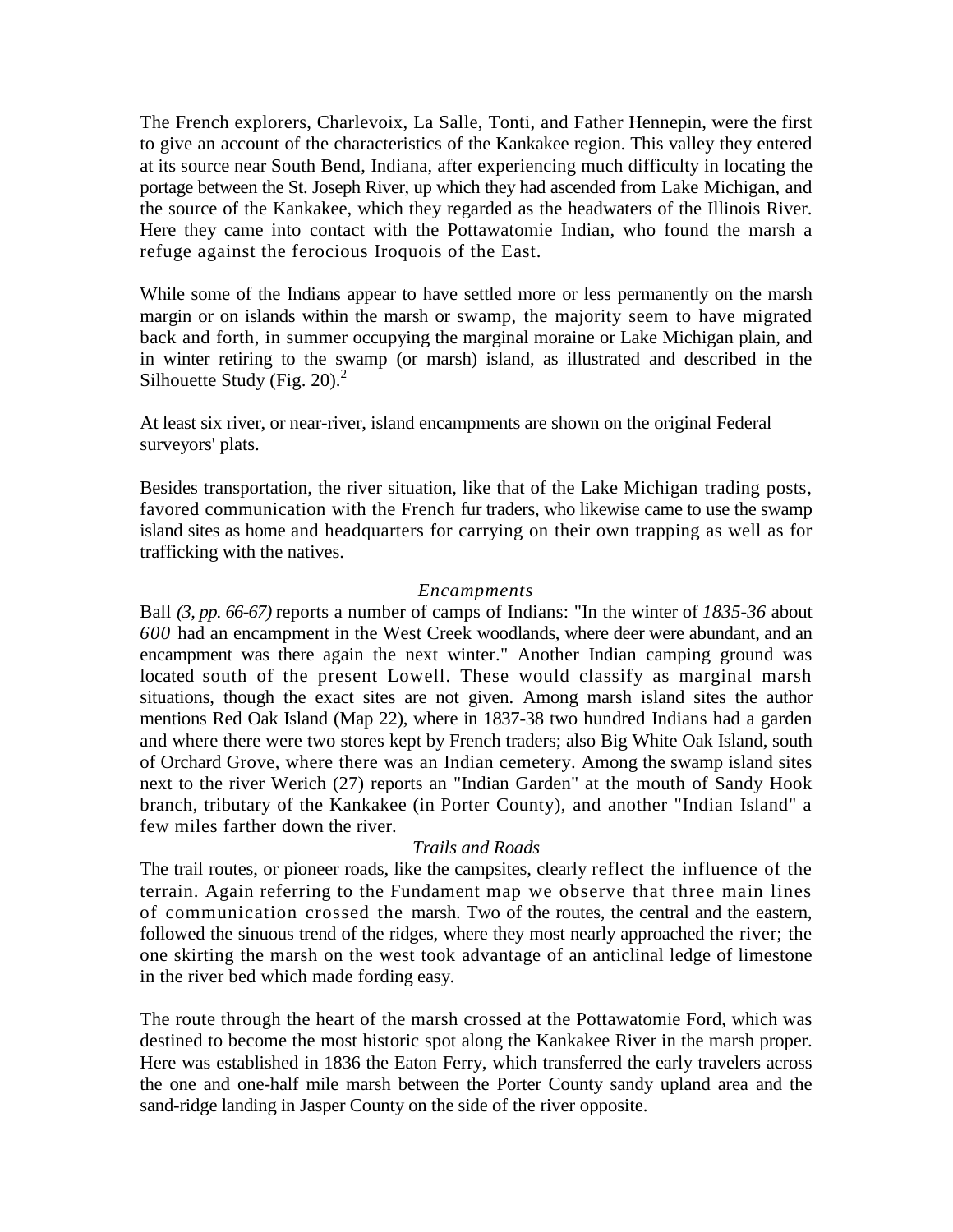The epoch of Indian occupation may be said to close with 1840. By the treaties of 1832 and 1836 with the Federal Government the Pottawatomies relinquished their claims to the lands of northwest Indiana. A few were permitted to remain, those that had been especially friendly to the authorities, but these were absorbed in the pioneer trapper group of the next epoch, which we have dated from 1840 to 1880.

*2 J. Lorenzo Werich, a pioneer Kankakee hunter, whose mother settled with her*  parents within a few miles of the Kankakee in 1835 and whose father hunted in the *marsh as early as 1852, writes to the author as follows:*

*"Indian Island near the Kankakee was the Indians' camping ground. During the hunting season of the fur-bearing animals, from early autumn to late in the spring, this island was their home.*

*"Along about the first of May they would pack their hides, furs, and with their squaws and children they would start for the Lake Michigan region to meet the fur traders. . . . The Indians would stay along the lakefront all summer, and early in the fall they would return to the camping grounds in the Kankakee swamps. "About one mile up the river from Indian Island was another Indian camp ground, known as Indian Garden. The Indians in selecting a camp ground always located on a point of high land which was well fortified and could not be invaded by the enemy."*

## THE PIONEER' S KANKAKEE (1840-80)

We are told that, after the initial marsh invasion by a sprinkling of French trappers and traders, the "upper basin of the Kankakee River was slowly taken over by the Danish and Swedish, and the lower by the English and some Germans" (16, p. 25). Ball (3), in speaking of the settlement of northwest Indiana, especially of the latitude of the Kankakee and north thereof, designates as the chief sources of immigration New England, New York, Pennsylvania, Ohio, Canada, the British Isles, Germany, Holland, and Scandinavian countries, with a few from south and central Indiana. Werich (27) refers specifically to the year 1833 as the time of the advent of the first white families from the East, the Morgans and the Dyes of Ohio, who settled in the neighborhood of Sandy Hook, referred to above. By the early 'fifties a number of pioneers had settled north of Knox, Starke County (14).

Though the immigrant farmer had a more or less fixed habitat, the pioneer squatter commonly practiced seasonal migration. He lived in a shanty on an island in the marsh or swamp during the winter trapping and hunting season and removed to the margin of the marsh in the summer, where he might "hire out" as a "farm hand" or find some kind of job in town. $3$ 

The island, though lonely, served its homesite function well. The sand base insured perfect drainage at all times; its vegetation, consisting of an upper story of oaks, a lower of scrub growth, and a ground cover of bush and herb, prevented the island from being blown away; the formation, a natural aquifer, provided a wholesome and abundant supply of water,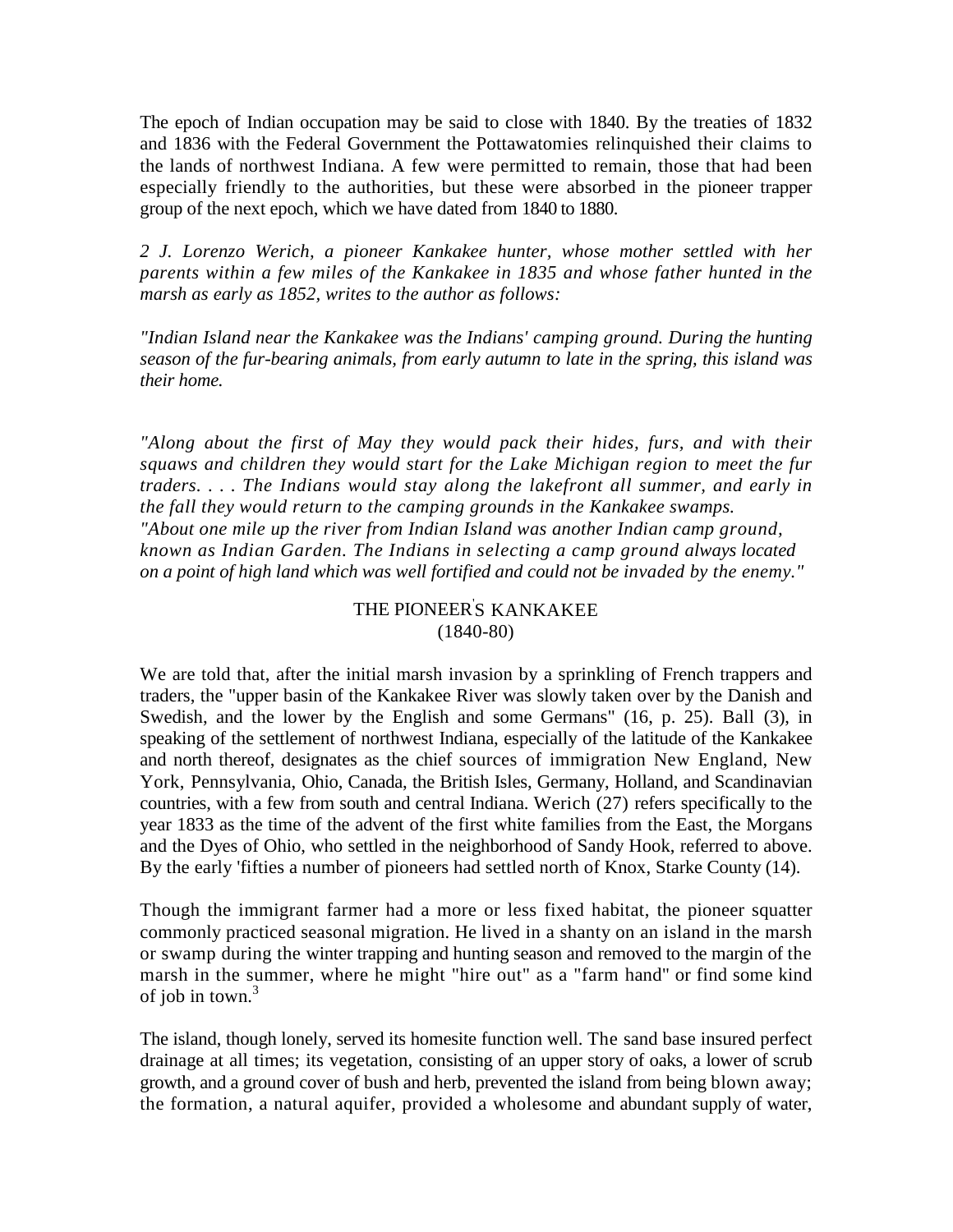naturally filtered; the timber furnished shelter and firewood; the ground cover often included dense growths of huckleberry and blueberry. As previously pointed out, this site had every advantage for exploiting game, fur, and subsistence food products.

*3 "The trapper built a shanty on a ridge or an island as the case might be and during the trapping season would live in his shanty. Along about April 10 or 15 he would take up his traps, store them in the shanty, pack up his furs, and move out of the swamp to his home wherever that might be. Along about October 1 the trapper would go back to his shanty. A few of the Kankakee trappers that had no other abode lived in their shanties during the summer season. Back in the 60's and 70's the border towns had many trappers." - J. L. Werich, communication.*

# *Home of the Squatter Trapper*

The typical trapper of the Kankakee occupied a shanty of one or two rooms most simply constructed of unfinished lumber and usually with a single entrance. It appears to have been a common practice for trappers to move about, remaining on one spot for only a few years, then going to another island, where a new shanty would be erected. Occasionally a more substantial structure would be built in the form of the familiar frontier log cabin . 4

# *4 The frontier "fur, fowl, and fin" environment and seasonal economy is well portrayed in a crude but detailed diary (1852) by a certain Josiah Granger (24).*

The distribution of such primitive shelters was of the most scattered type, a pattern definitely related to the dispersion of the island sites themselves. In the early days the population was exceedingly sparse; later on, when the trapping business assumed greater commercial importance, more trappers were attracted, until restrictive measures were adopted, including separate "trapping claims" laid out at right angles to the river (27, p. 87).

The revenue derived from game resources during this period can be only roughly estimated, on the basis of hunters' reports. Muskrats supplied by far the greatest bulk of fur marketed, but brought the low price of from 3 to 15 cents per pelt. However, what the pelts lacked in individual value was offset by their overwhelming numbers and ease of exploitation. It is reported that a trapper found muskrat houses so numerous that three or four could be speared from one position of the boat. Another trapper states that, after the great marsh fire in 1871 (incidentally the year of the great Chicago fire), he sometimes caught in a single night more than 80 "rats" in a line of 100 traps. In Lake County alone the annual catch during the period from 1834 to 1884 is said to have averaged between 20,000 and 40,000 (21, pp. 519-520).

## *Farm Economy of the Frontier*

Farm economy, such as there was, and fur exploitation went hand in hand during the frontier occupancy of the Kankakee. So closely were they associated that the form and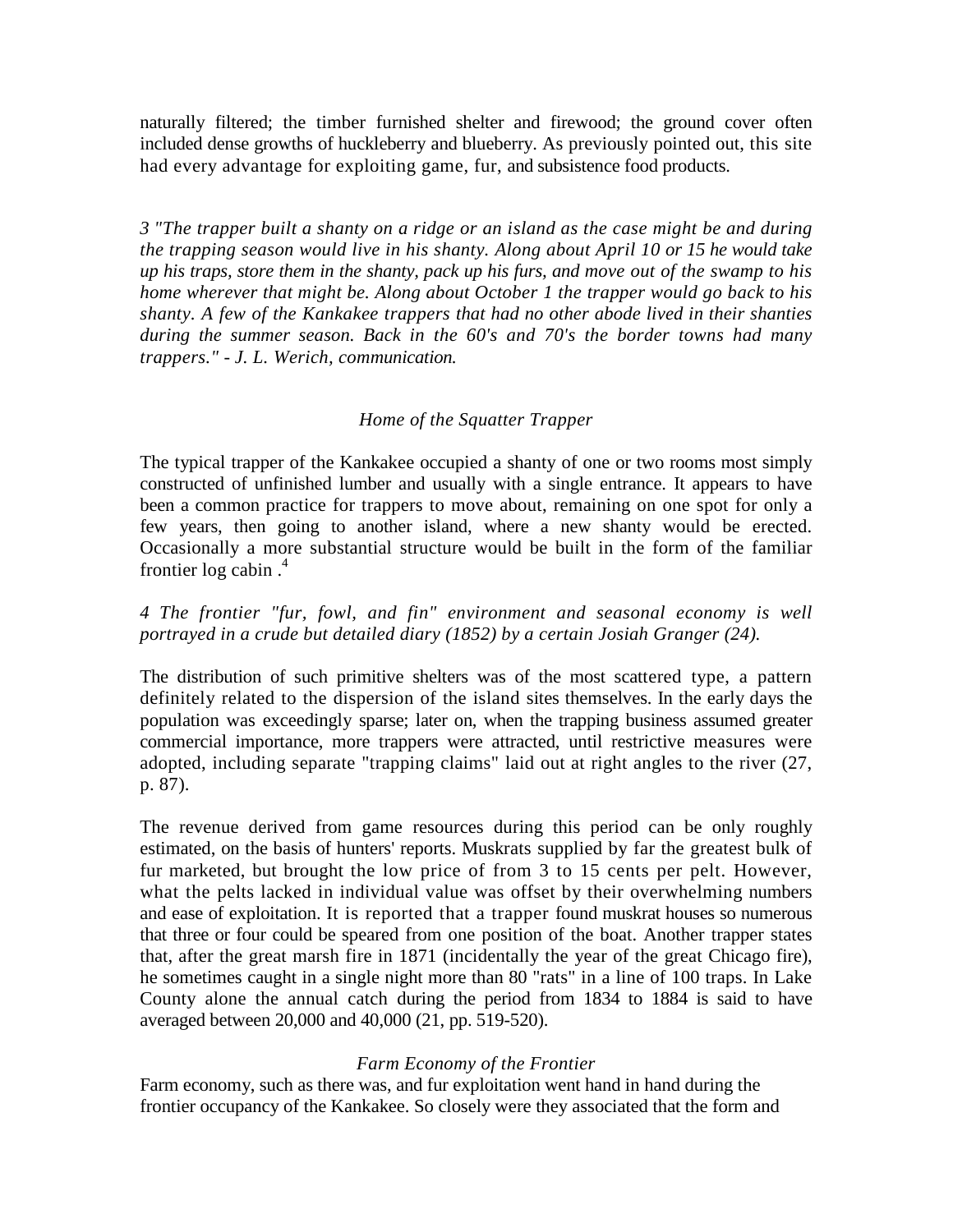function of the settlement of one were only a slight modification of the form and function of the other. The typical frontier farmer was also a hunter, and in no small measure supplemented his income and diet with the wild products of the marsh and swamp. Though the ideal site of the trapper seems to have been a rather heavily wooded dune island in close proximity to marsh, swamp, and river, that of the farmer probably was the marsh margin, or marsh islands near the margin, and particularly those with a somewhat heavier soil.

Perhaps the outstanding fact of sequent occupancy and utilization of farm lands in the Kankakee from the earlier days down to the present is the progressive expansion from the higher and drier, though generally much poorer, island and ridge soils to the lower and generally increasingly fertile soil types as they became available by drainage. This does not mean that the general agricultural development necessarily involved the abandonment, by the early settlers, of the original, and in some respects still preferred, sites of settlement. It is, rather, expressive of the areal spread of occupation as related to the growing drainage net and the early island sites, which represent the original nuclear farmstead attachments in the area. "There was the usual tendency to occupy first the lighter and the forested soils, because they were easier to handle with the primitive instruments employed than the heavier soils and prairie lands, and in addition the timbered areas furnished game, firewood, and building material" (8, p. 1701).

Wild grasses and sedges figured very significantly in the simple farm economy. They constituted the chief, if not the only, source of hay as well as pasturage. If the season favored the farmer, he might without much difficulty harvest the hay by a hand scythe or a mower. But should it be a wet summer, sleds, drawn by horses shod with sandal-like shoes, had to be used to haul the hay out of the marsh; or it was carried out on a pair of poles by two individuals walking tandem fashion. If it was impossible to reach the farmstead, the hay was temporarily stacked on an island near by and removed later to the farm premises when conditions permitted. Sometimes it had to be cut on the ice, which resulted in forage of rather inferior quality.

The farm routine of pioneer days was characteristically built up around the seasonal offerings of nature: in spring and fall, wildfowling; in summer, wild-haying, fishing, and huckleberrying; in fall and winter, trapping, hunting, and chopping wood. The growing of corn, possibly supplemented by wheat and oats, and the planting of potatoes and other garden vegetables, together with a little ditching by hand in summer, and perhaps some timber clearing in the winter, rounded out the season's program. Ditching as a legally controlled enterprise received attention as early as 1852, and ditching by hand was reported in Lake County in 1854. But not until steam dredges had been brought into operation in 1884 (3) was there any considerable progress made in drainage. So the ditch may be said to be the key to an understanding of the economy of the Kankakee, of its chronologically and chorographically integrated forms and functions, just as in most regions roads furnish the index to regional development. With systematic ditching came systematic road building and the development of a coordinated ditch-road settlement pattern, which chiefly characterizes the next two periods.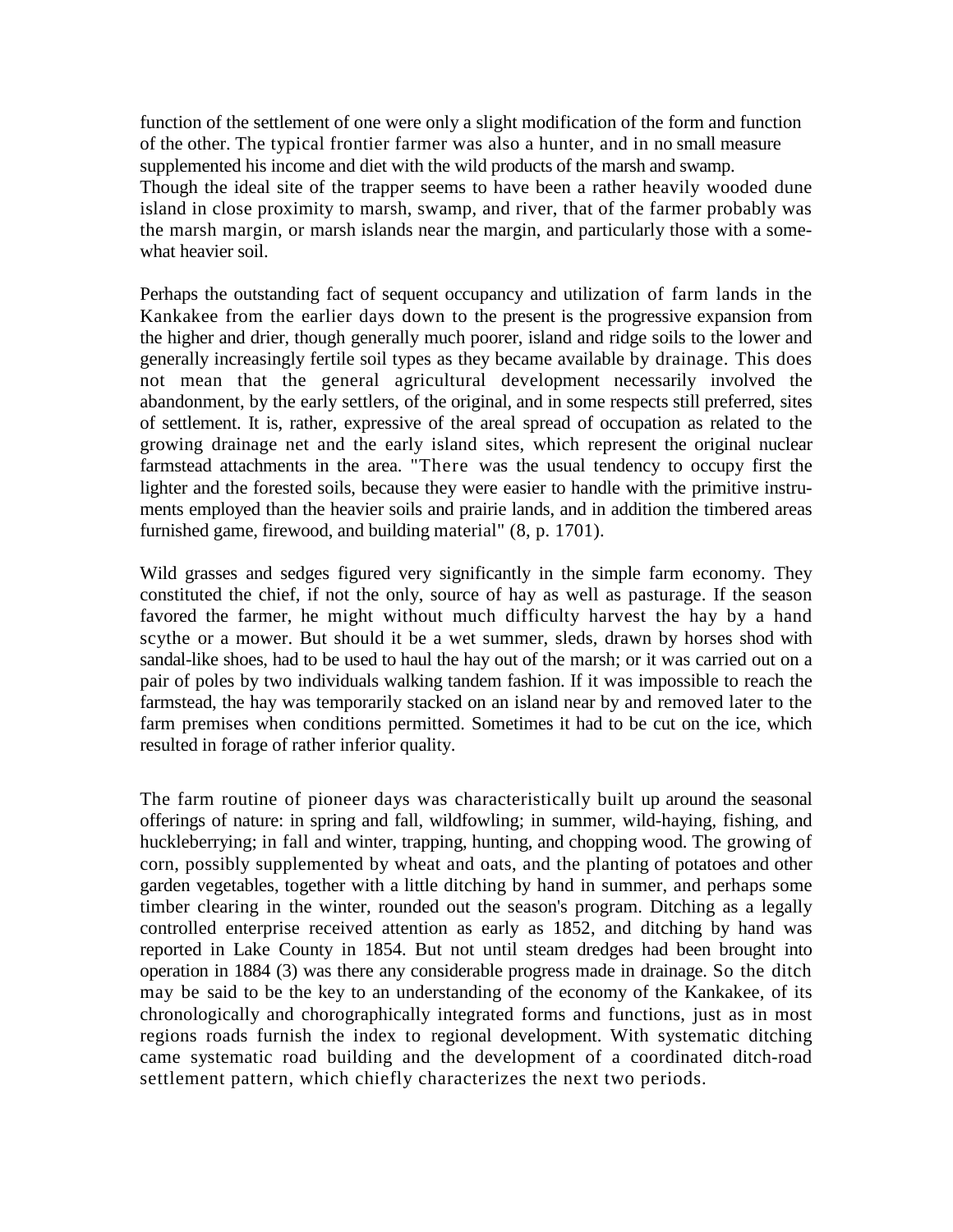# THE RECREATIONIST'S AND THE RANCHER' S KANKAKEE (1880-1910)

The erection of large clubhouses for sportsmen (1878-79); the introduction of large herds of cattle for range feeding by Nels Morris, the Chicago packer, and by others (1880); the use of the steam dredge for the first time in the Kankakee (1884) - these may be taken as basic criteria for the recognition of a new epoch. By this time, we are told, nearly all old trappers had left the marsh. "Rats" and certain other fur-bearing animals were still abundant, but pelts were cheap, though some forms of animal life were becoming scarce if not actually exterminated, as in the case of deer (last one reported shot in 1880). But wild fowl and fish seemed as plentiful as ever and attracted large numbers of sportsmen from far and near, who found the marshes and river a veritable "hunter's and fisherman's paradise." Whereas this form of the recreation industry expressed itself in seasonal boom days for the otherwise thinly settled river territory, the stage was all set for a reclamation program of the marginal marshes. This involved at first ditch drainage, primarily to convert the wild-hay marshes into cattle ranges and grain fields to support a livestock industry.

Ditch digging, now expedited by the steam dredge, also facilitated road building, for the ditch spoil bank itself often served as an elevated roadbed of porous sands and gravel, excellently drained and passable throughout the year. Railroads, which were constructed across the swamp and marshes as early as the 'fifties and the 'sixties merely to connect the older and more settled and better developed Hoosier communities downstate with the coming metropolis of Chicago now actually figured in the Kankakee development along agricultural and recreational lines.

## *The "Hunter's Paradise"*

Railroads thus opened up the once-secluded frontier empire of "fur, fowl, and fin" to the sportsmen of distant cities as well as of communities near by. As individuals and as organized clubs they came in numbers from Boston, New York, Philadelphia, Washington, Chicago, and other large cities. Though the sportsman's presence in the Kankakee is a matter now largely of a most glorious and romantic history, a few geographic landmarks remain: the abandoned Louisville Clubhouse near Baum's Bridge, where stands the historically famous relict houseboat of Lewis Wallace of Ben Hur fame; the Diana Club House near Thayer; the Alpine Clubhouse near English Lake; and the Cumberland Lodge in southern Lake County (see Map 23). The first three represent river sites characteristic of the times. The last has a marginal marsh-island, oak-grove situation.

Several considerations appear to have influenced the clubhouse sites. In the first place, the river itself was a most potent factor, if one may judge from the distribution pattern. It had its own peculiar charm in its beautiful winding and wooded course. By it many a hunter, fisherman, and river resorter entered the region. The general situation gave ready accessibility to both the hunting and the fishing grounds. Clubhouses, however, were not scattered at random along the river, but usually were located at points of vantage representing either favorable dry and elevated sites or transportation advantages of a road or a railroad crossing the river. The combined influence of communication and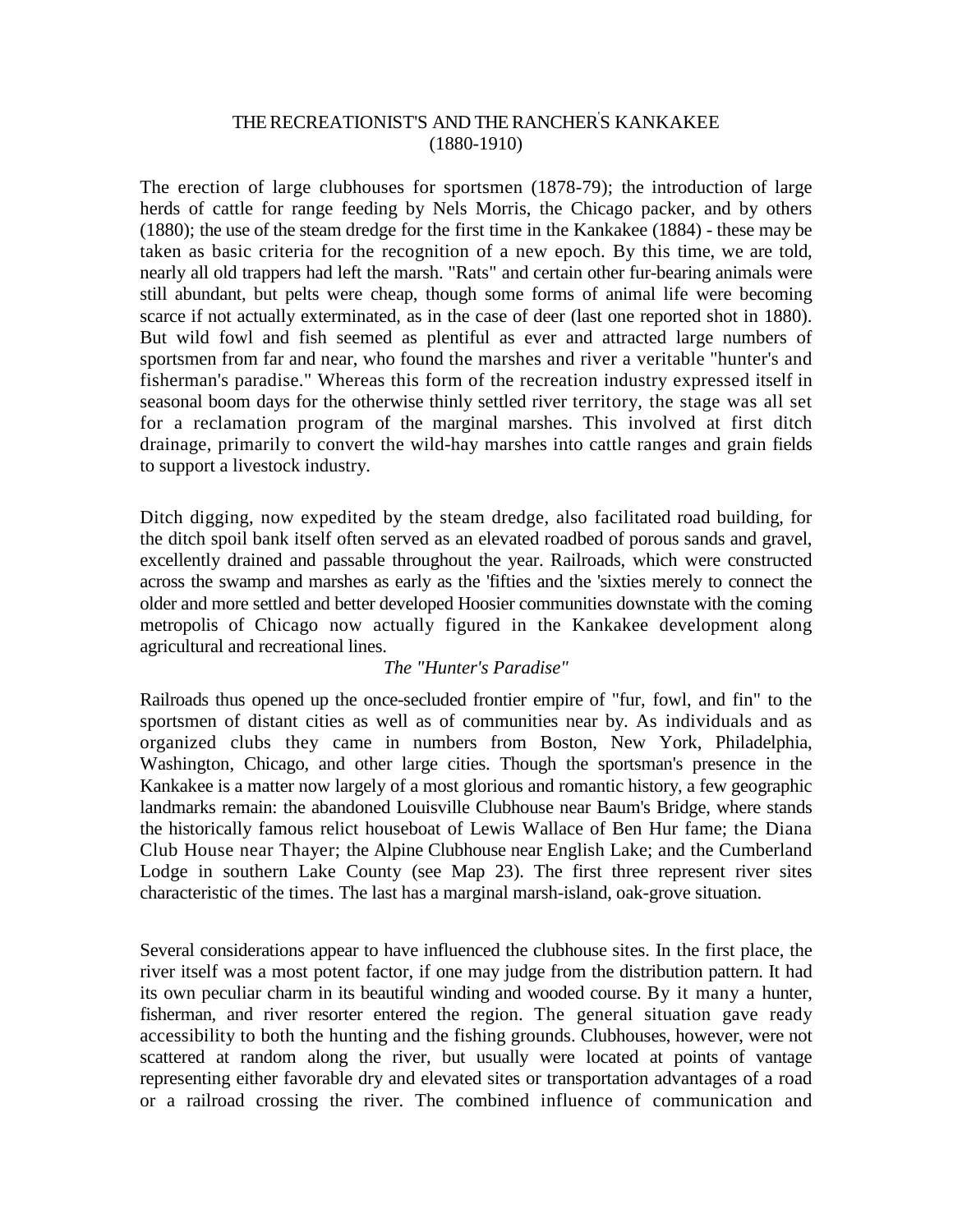favorable drainage conditions is illustrated by the agglomeration of clubhouses and tent camps, which were at Shelby and at Water Valley. At the latter site, still a popular summer resort, were the Chicago Sportsman Club, the Capitol Club of Indianapolis, the Indianapolis, the Rensselaer, and the Dally clubs, with the Diana Club just south of the river. The Baum's Bridge clubhouse site illustrates by way of general situation the potent influence of the tongue of high and ever-dry sandy upland "Plainfield" soils, extending southward to the river. This, together with a similar elevated belt on the south side of the river, forms a sort of ridge that bridges the marsh (Map 21). A most important trail of the aborigine, this crossroads of the river, swamp, and marsh was instrumental in making Baum's resort famous. Here located the clubs of Louisville, Pittsburgh, Rockville, Terre Haute, and Indianapolis (27, p. 106).

Among the clubs which established themselves in the Kankakee were the Columbian Hunting Club on Island No. 62 (named after the number of its membership) ; that of Logansport, Indiana, whose tent camp was pitched on Cornell Island; and the De Guila, Alpine, Prairie, Wallace, La Fayette, and Crawfordsville clubs. The smaller groups and the individual fowler or fisherman used tents, shanties, or cottages. A number were accommodated by farmers living on the marsh margin.

Catering to the general health-, rest-, or recreation-seeking resorters led to the establishment of a number of hotels, as at Thayer.

Reconstructing the former scene of the sportsman's Kankakee, we observe that the swamp rimming the river is sufficiently narrow to act only as a momentary screen to the completely changed yet hardly less charming view of the marsh without. Here, as far as the eye can see, is an expanse of marsh interrupted only by an occasional upland oak grove on a sandy knoll or ridge, or possibly by a cluster of closely set pin oaks rising out of the water, with their characteristic scraggy downward-bending dead branches. Miniature mounds with clumps of grass just emerging from the water betray the somewhat undulating character of the otherwise markedly far-flung flatness of the submerged terrain. Rank sedges and grasses (source of marsh hay) and flags mark the shallower stretches. With these alternate the wild-rice swales; the cattail, spadderdock, and smartweed slough; and the reed and lily ponds, water sites throughout the year.

Domes of earth and flags, the homes of whole colonies of "rats," dot the rims of sloughs, ponds, and poorly defined stream channels. The wild-rice and smartweed fields are the scenes of countless geese and ducks and other wild fowl which find here their ideal harvest by day, and in the neighboring swamp their haven by night. In a rather open spot sits a partly sunken sink-tub, forming an artificial blind screening the hunter. A natural screen almost hides from view the outlines of a pushboat with the hunter, gun in hand, at the bow. The pusher in the rear propels the boat by probing a long push paddle in the boggy and weedy shallow bottoms of the marsh. In the vicinity of a flag slough is seen another pushboat hunter thrusting a spear into a muskrat mound.

The seasonal arrivals of the various feathered migrants give an added animated aspect to the general picture portrayed above. "In the spring, ducks generally began to arrive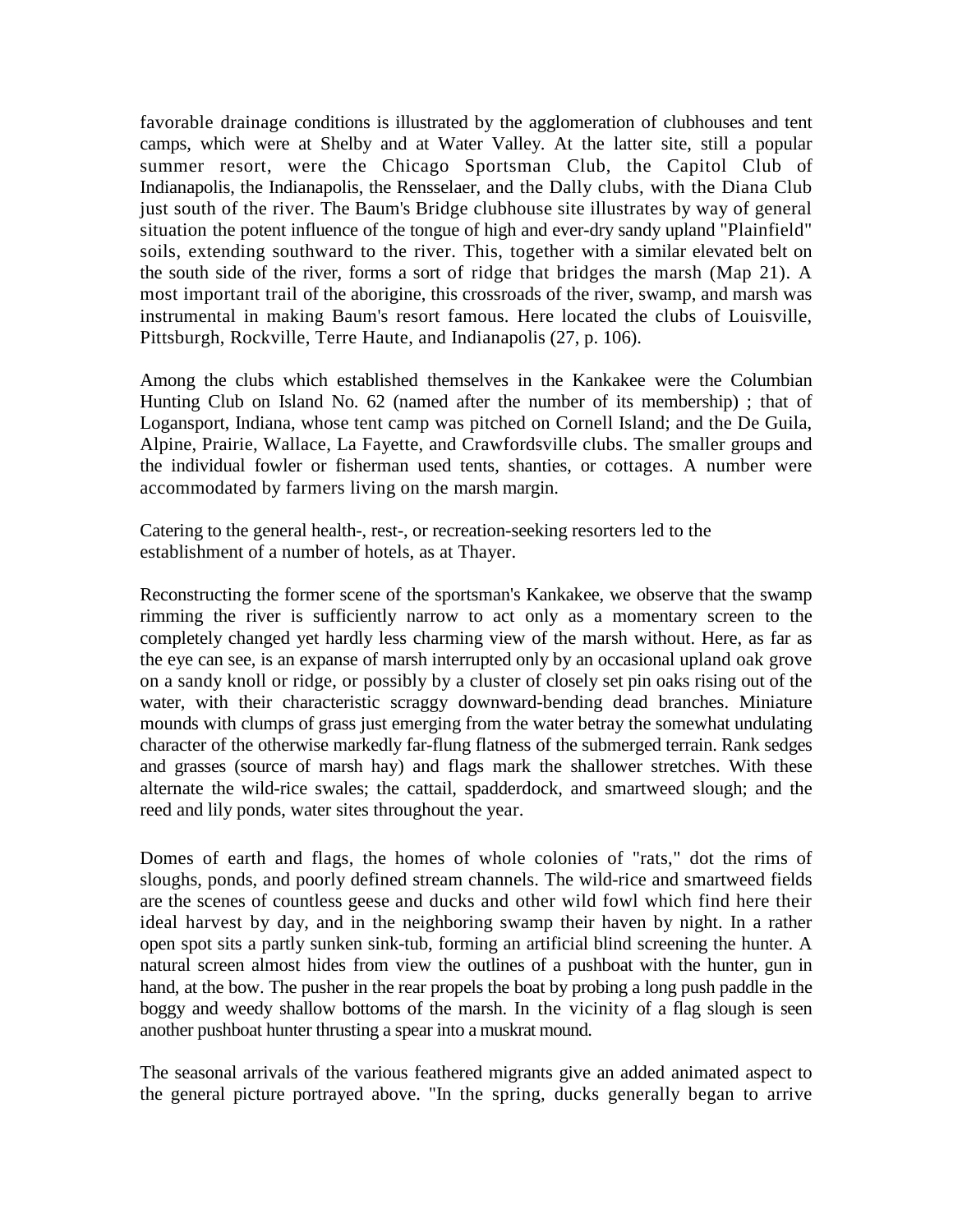around the middle of February, or as early as February 1. Mallards and pintails were first to arrive, followed by teals and bluebills, then spoonbills, and finally the wood ducks, which came about the middle of March. Wood ducks often fed on the timber acorns; others were strictly marsh birds and would not go into the timber swamp except during a storm." <sup>s</sup> "Sand Hill cranes and brant were plentiful in early spring, and later came the jacksnipe, plover, and rail to stay till the water seeped through the sand on the higher marshes, where the prairie chicken could be heard calling at break of day." <sup>6</sup>

But hunting proved profitable as well as pleasurable. Catering to hunting parties was an important source of income to hotels and certain farmsteads. The tractless morass and swamp also called for pushers who could serve as guides. One such individual conceived the rather ingenious idea of making a geographic survey of the marshes on the ice during the winter (Map 22). Several hundred copies of this map were sold in blueprint form to the visiting hunters, who otherwise might, and did, lose themselves occasionally in the maze of the wild morasses.'

*5 Interview with the veteran hunter Mark Anderson of Knox, Indiana, who hunted the Kankakee for fifty years.*

*6 Report of another professional hunter of the Kankakee, George Burk, of Valparaiso, Indiana.*

*7 Practically all the islands of any consequence in the Kankakee marsh were named, which indicates their geographic importance to the sojourning sportsman and to the native inhabitant. Not only did these named landmarks identify the home, club, and campsites, but they also served as guideposts to the hunter traveling in an otherwise tractless marsh.*

*Their nomenclature suggests an interesting study in toponomy. The names characterize many features of the topography and impart a certain amount of personal local color, as is revealed by sampling the several classes of names appearing on Ahlgrim's map and in Werich's work. There are, first of all, the "generic" topographic terms, such as "island," "ridge," "knob," "grove," and "garden." To these, in binomial fashion, are added the "specific" names likewise falling into several categories. Thus we have Indian Garden, French Island; Bissell Ridge, Wheeler Knobs; Little Grape Island, White Oak Island; Goose Island, Skunk Knobs; Long Ridge, Flat Island; Shanty Island, Bridge Island; Bogus Island, Island Six to Two.*

*Another set of terms identified water forms of the marsh, swamp, and river, for example: Flag Pond, Wild Cat Swamp, Sandy Hook Creek, Cornell's Bayou, Pottawatomie Ford, Frenchman Slough, South Marsh, Devil's Race Track.*

*8 Said by Richard Lieber, former head of the Conservation Department of Indiana, to be a typical "Hoosierism."*

*The Swamp and Marsh "Natural" Industries Lumbering*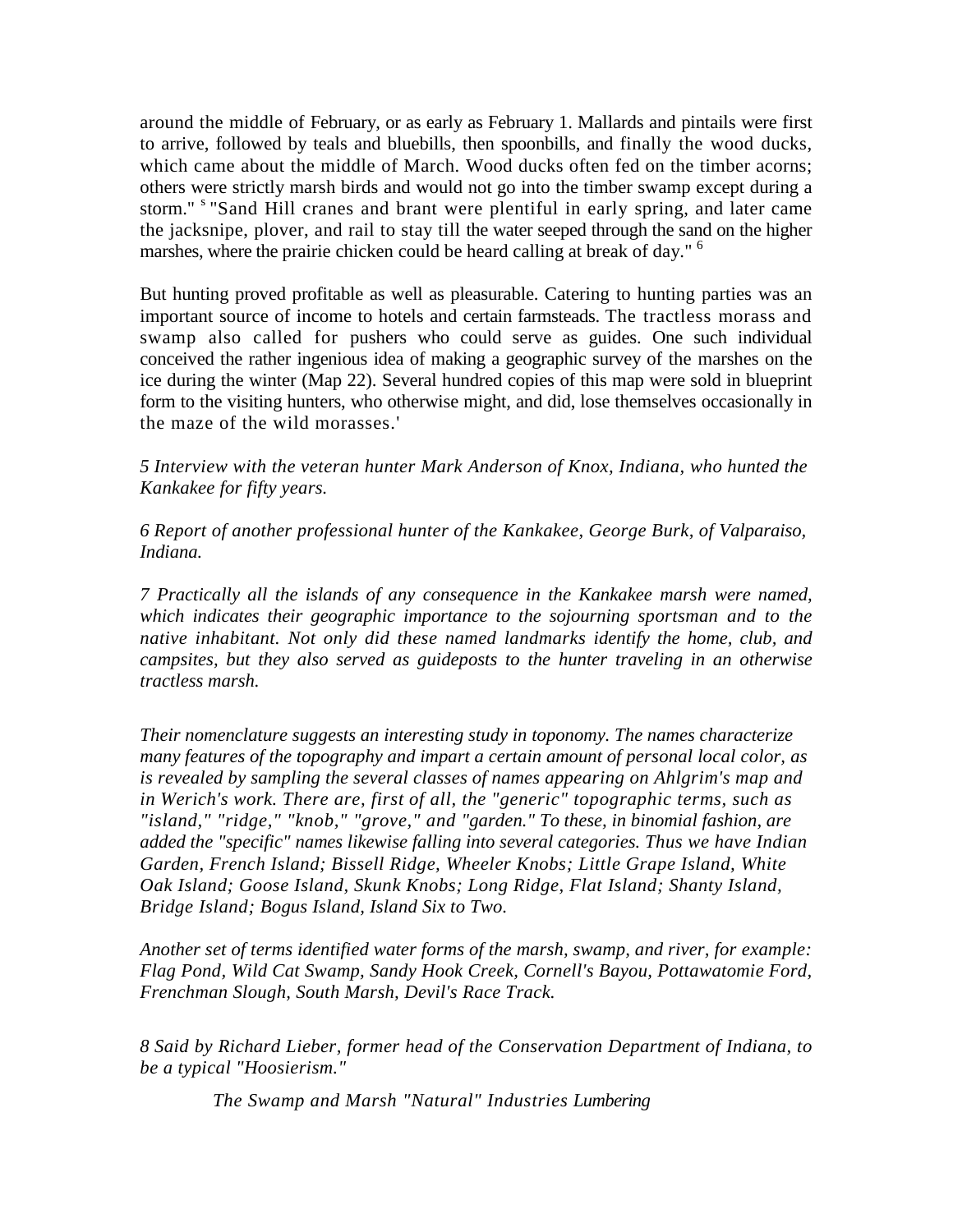The axe encroaching on the swamp, the sickle advancing into the marsh, the barbedwire fence enclosing the range, the plow breaking up the prairie sod where the steam dredge had dug wide and deep drainage ditches river-bound -- these are additional expressions of the human occupance of this period which we shall now consider.

Lumbering, already started in the last epoch, attained its greatest yet rather restricted development during this period. Among the most enterprising sawmillers at this time was A. H. Ahlgrim, who built sawmills successively near Thayer, Roselawn, and Water Valley. He still resides at Water Valley where he now operates a summer cottage resort.

As early as 1875 logs were rafted down the Kankakee River to Momence, and, since the timber swamp adjoins the river, this would seem to have been an ideal situation. But river rafting did not prove any too practicable, owing to the tortuous and snag-infested channel. The numerous spikes which had to be used to secure the rafts often proved a menace to the sawmiller. In the course of time stationary and then portable mills came to be located at the source of timber, the latter being particularly useful in the small and scattered oak-grove "islands."

The swamp elm, ash, maple, pin oak, and burr oak constituted the chief species marketed from the swamp. On the sand knobs and ridges white oak was extensively exploited. Fence posts and firewood have taken their share of the timber toll. The "setting out of fires" <sup>s</sup> has reclaimed some of the swampland for agriculture, but extensive tracts of fired timber are unutilized and present a pitiable spectacle of despoliation.

# *Marsh Haying*

Marsh-hay exploitation at this time was a commercial venture on a large scale. With the subsidence of the high spring floods about the first of May the wild sedges and grasses were ready to be cut in July and August. What was not summer-pastured, or fed locally as winter forage, was baled by large steam presses and exported. The varieties of short and long, tender and tough sedges and grasses adapted the hay to various uses. From the upper shallower marsh sites and along the "islands" was cut the shorter, tender, more succulent, and nutritious feeding hay; the lower deeper marshes yielded rank and tough growths, which were shipped, to Chicago, for example, as bedding or packing hay.

# *Stock Grazing*

The marsh-hay pastures and the "island" oak groves invited a cattle economy which was developed first and foremost by Nels Morris, the Chicago packer. Practically all the true Kankakee marsh and swamp lands of Jasper County and northeast Newton County, totaling 23,000 acres, were taken over by him. Thousands of head of cattle, many from Texas, were shipped in and grazed on tracts fenced into units the size of a section or so, imparting the aspect of a western ranch with its picturesque professional cowpuncher.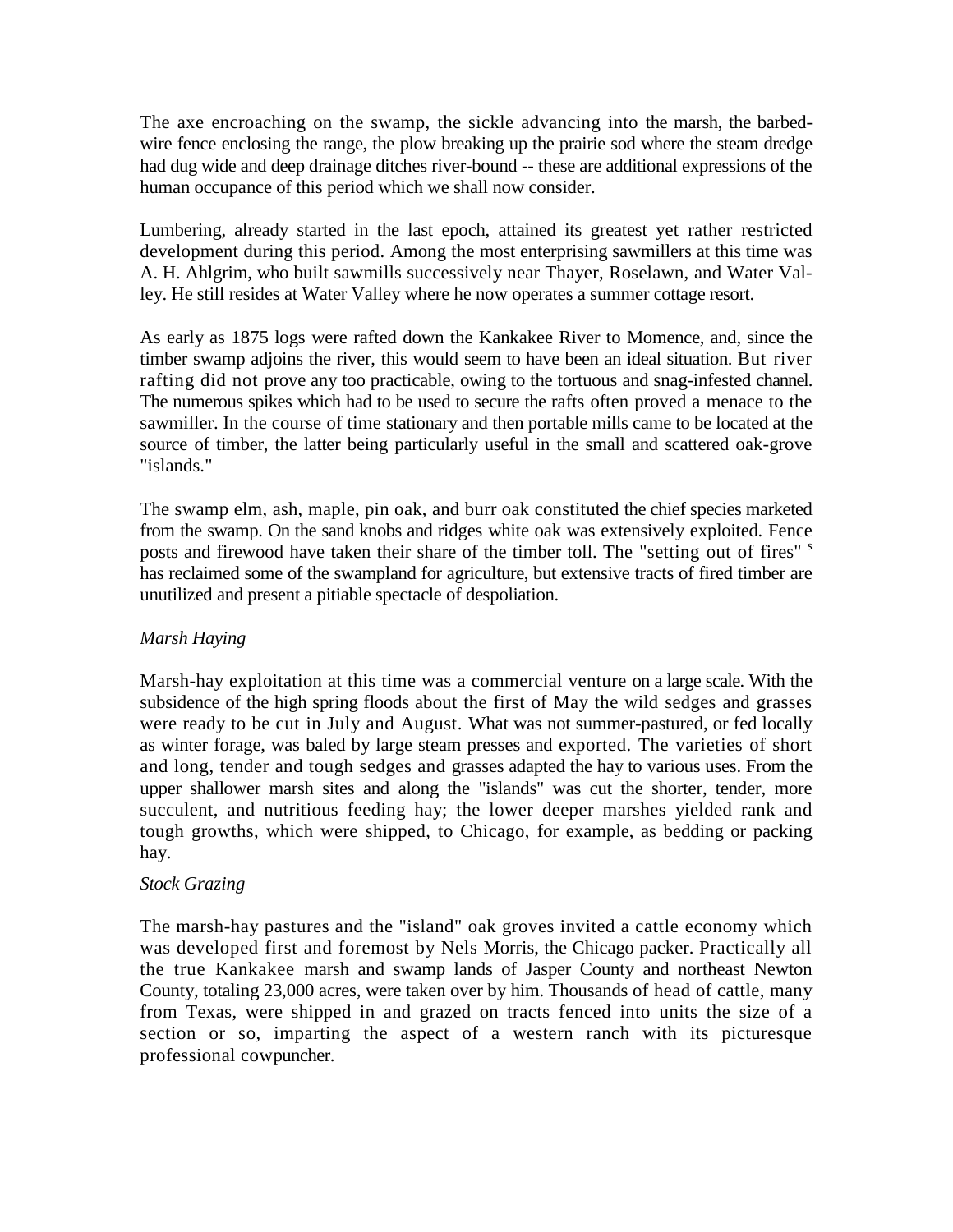Other ranches included the well-known Brown estate in southern Lake County, partly protected from flood by a privately constructed dike or "levee"; and another ranch of about 5,000 acres near Thayer, Newton County.

# THE RECLAMATIONIST'S AND THE RESORTER'S KANKAKEE  $(1910-)$

The Kankakee is a quandary. If one were to ask today "What does the Kankakee represent?" the answer would probably be one of two opposing types: (1) It represents a land that "God forgot to finish," a man-reclaimed area of extraordinary fertility; (2) It represents a manhandled marsh, a failure as a reclamation project, a substitution of unproductive lands for the most ideally adjusted wild-life forms of plant and animal, so essential to the nation's conservation program. A survey of the physical and cultural setup should help in clarifying the situation. The regional quality of the Kankakee may be assayed (1) by comparing it with its neighboring morainal uplands and (2) by taking a qualitative-quantitative inventory of the resources of its component divisions.

The panoramic map (Map 23) may be said to express the sum and substance of the author's contribution to Kankakee chorography. Together with explanatory notes it records the essential results of both personal field survey and literary research. Its cropcover analysis and land-soil synthesis are offered as a more or less self-contained unit.' It remains to interpret these data along with the questionnaire interviews in terms of the present human occupance and economy.

The area as delineated represents the river territory of some 620 square miles embraced within the so-called "Kankakee Grain and Pasture" agricultural division of northwest Indiana. This division practically coincides with the sandy "Maumee-Plainfield-NewtonMuck" soil province, to which the Kankakee proper adds the Swamp. Once an ancient lake bottom, the far-flung Kankakee terrain, interrupted only locally by sand knobs and ridges, conduced to readiness of cultivation in large field units. Quarter or half sections of corn divided by few fence lines are not uncommon. Large level field units favor tractor farming, and make for large farms, many of them a half section or more, as compared with the quarter-section farm on the rolling rimming moraine. But large farms involve large investments, particularly in the case of virgin bottom land held at initial high figures and subject to drainage assessments. The result is that the larger Kankakee farms show an extraordinarily high percentage of tenant operators, as high as 85-90 per cent in some localities, whereas on the neighboring uplands one half or more of the farms are operator-owned. Combined frequently with uncertain or short-term leases, such a system conduces to a more or less exploitative type of grain farming, without proper regard for the place of the animal industries in helping to maintain soil productivity. Once famous for its large ranches of beef cattle, the Kankakee today is noted for its cereal culture. Livestock consists chiefly of small dairy herds normally ranging from six to a dozen head and of swine about twice that number. The swing in latter years to dairying in the form of whole-milk production reflects the proximate position of the Kankakee with respect to Chicago. Its more distant position and poorer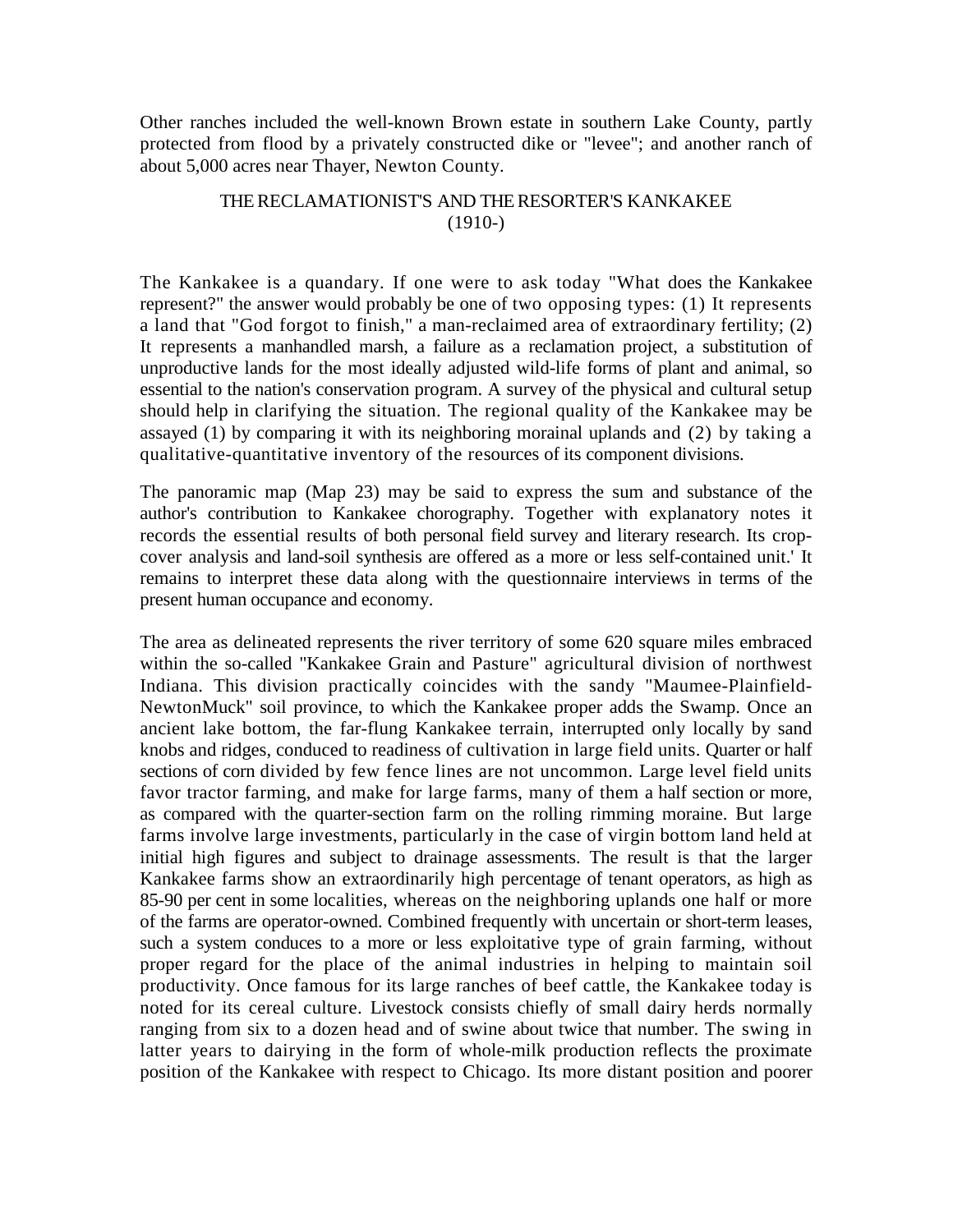quality of pasture, however, put it at a certain disadvantage as against the closer competing areas.

*9 Natural cover and crops are represented by superimposed colors on the author's hand-colored map.*

# *The Physical Setting*

# *Climate*

As indicated in the introduction, the Kankakee lies within the Koppen Dfa type of climate (Map 19). However, it assumes practically a borderline position between the severe-winter Dfa and the mild-winter Cfa types, the average temperature of only one month falling below  $26.6^{\circ}$  F., the critical figure used to define the D-C boundary. With a total of nearly ten inches of summer rainfall (two inches above the critical corn figure), in addition to an advantageous high water table, and with a growing season isotherm of over  $71^{\circ}$  F. (5<sup>°</sup> above the critical corn temperature), the climate is generally well suited for corn, the chief culture, except for certain frost hazards, as pointed out below.

Although statistical data for near-river locations are not available, those of Wheatfield are considered quite representative of general marsh conditions; the station has essentially a marsh situation and elevation, though its location is somewhat marginal to the marsh proper.

AVERAGE TEMPERATURE AND PRECIPITATION DATA OF WHEATFIELD, INDIANA (19) *Length of record, 14 years* Average monthly temperature for the year, 49.7° F. Total average annual rainfall 33.69 inches J. F. M. A[. M. J. J. A. S. O. N. D.](http://m.j.j.a.s.o.n.d.temperature.28.2/)  [Temperature. 28.2](http://m.j.j.a.s.o.n.d.temperature.28.2/) 28.8 38.8 48.5 58.7 69.2 73.4 71.2 65.0 53.2 37.6 28.3 Rainfall .... 1.82 1.28 2.61 3.74 3.30 3.60 3.04 3.10 3.55 2.91 2.25 2.49

Comparison of the monthly, seasonal, and annual temperature and precipitation figures of Wheatfield with those of a typical upland border moraine station, like Valparaiso, about twenty miles due north, reveals a very close parallelism of climatic conditions.

The shorter frost-free season in the Kankakee as compared with the neighboring upland is no doubt chiefly due to air drainage, locally influenced further by muck soil.

*Subsoil*

The sandy and gravelly substratum deposited in the original Kankakee lake basin has proved at once the boon and the bane of its agriculture. Facilitating subsurface drainage, the light and porous subsoil is responsible for heavy leaching. Especially is this a vital factor when one considers the limited role livestock plays in the extensive cereal type of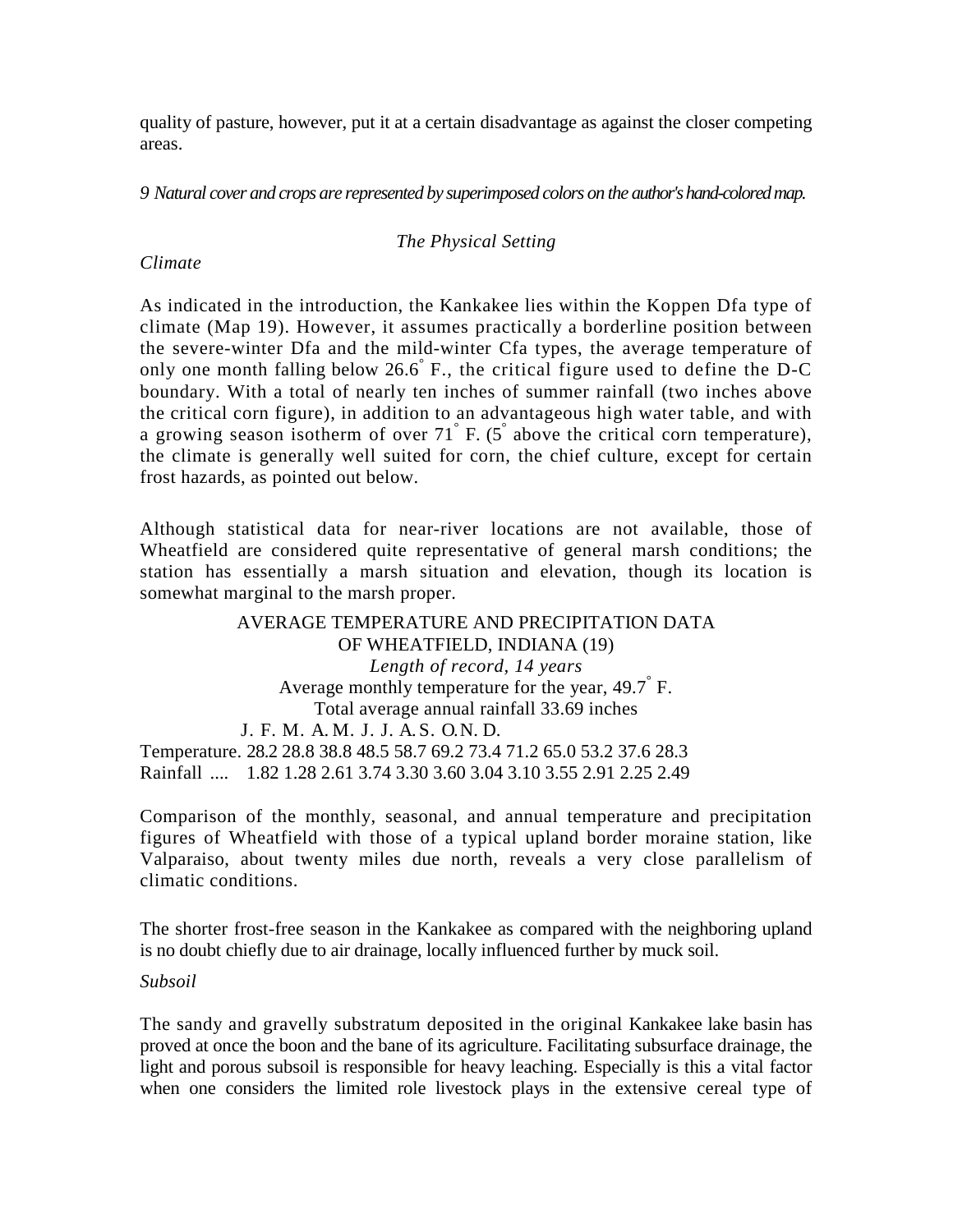farming, in which animal manures are quite negligible. Consequently fields planted to corn are now almost regularly fertilized (about 100 lb. of commercial fertilizer to the acre), as is practically true also of wheat.

*Soil*

The dozen or more different soil types, represented in part by a variable classification and scale in the several counties, may be reduced to a regional basis of five serial units: Plainfield, Newton, Maumee, Swamp, and Muck. Their areal spread is indicated below. Maumee, rated in general as an all-round good soil, comprises about three fifths of the Kankakee area, whereas Muck, covering an additional seventh, is a fertile organic soil well adapted to special crops, such as mint, corn, and certain truck products. The remaining approximate fourth embraces Plainfield and Newton, mostly lean, lighttextured soils, and the Swamp, mostly representative of burned or partly cleared timber wastes.

# *Drainage System*

As pointed out above, the chorographic development of the Kankakee is a function of the drainage ditch, without which the expansion of agriculture would have been impossible.

Dug by hand in pioneer days, then by oxen and horses, and finally by steam dredge, introduced at the beginning of the last epoch (1884), drainage ditches were extended farther and farther from the marsh margin into the river swamp. The Kankakee River itself finally was straightened in Indiana, first in its headwaters and then all the way to the state line (1906-17). In addition to the drainage ditch, the reclamation system locally includes tile drainage and levee protection (for example, Brown Levee in southern Lake County).

The most remarkable fact about the present drainage setup is its marked artificial character. This is strikingly expressed by the rectilinear pattern of the numerous ditches with straight angular courses and profiles (Map 24), frequently accentuated by highbanked spoil ridges flanking the ditches.

The reclamation program utilized in part the original natural channels of stream drainage, which were straightened and enlarged. Much more ditch mileage, however, is represented in the newly dug trenchlike drainage lines which in large areas conform to the regularity of a road pattern. Together these form an elaborate dissection of the Kankakee plain, in which practically each section lies within only a mile, or a mile and a half, of a drainage ditch, whereas the majority of sections regularly have one and occasionally two ditches transecting or flanking them.

Three general classes of drainage areas and associated types of drainage features may be recognized:

(1) Along the river is the swamp, for a convenient boundary of which we may take the high water line shown on Map 24. Within this area, which is generally still underdrained and subject to periodic overflow, we have first of all the Miller-Place-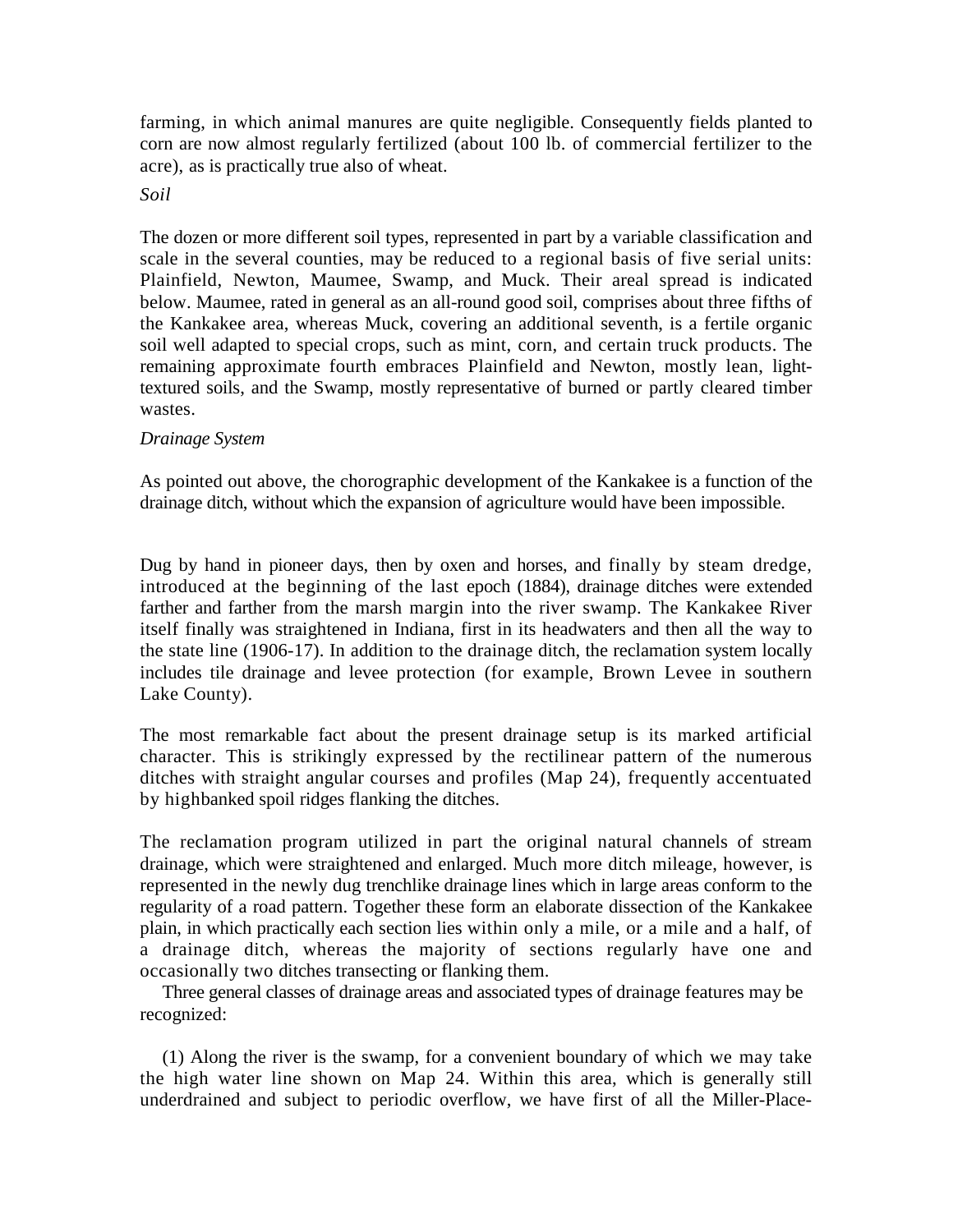Marble-Williams' ditches. Jointly they represent the dredged equivalent of the original meandering Kankakee. The straightened and deepened and widened channel follows only the most general trend of the early river and is for the most part flanked by high spoil banks. The digging of the big ditch and the dumping of the spoil material have all but obliterated the original river meanders, bayous, and oxbows, though occasionally one has been spared.

Associated locally with the main ditch are levees and parallel relief ditches, which could almost be regarded as a part of the river system; tributary swamp feeders enter the main line of drainage mostly at right angles, in trellis fashion.

(2) The marginal marsh whose drainage lines characteristically follow the parent natural stream channels have preserved somewhat the original dendritic pattern. These ditches, in their headwaters at least, follow rather closely the trend of the ancestral creeks which descended the marginal moraines and debouched their waters into the marsh.

(3) Finally, ditches of a third class may be regarded as artificial "extended consequents," which lead the water from the marginal marsh ditches into the main channel.

The lack of sufficient fall directly riverward resulted in the peculiar deflection westward of these lower marsh drainage courses. Examples of these drainage units running almost parallel to the river ditch are the Singleton and Brown ditches in Lake County and the Hodge ditch in Jasper County.

Ditches commonly are eight, fifteen, and twenty feet in width; a number of them are as much as a half chain wide. The river ditch in its lower course ranges from one and onehalf to two chains in width. In addition, almost an equal space is occupied jointly by the berm and the spoil bank, although in some places the excavated material of the smaller ditches is leveled off and becomes part of the cultivated field. *Agricultural Forms*

## *Crops*

"Corn is King" in the Kankakee, apparently occupying more acreage than all other cultivable crops together. Oats ranks next, followed by wheat. Both plow pasture and forage crops are close rivals of wheat for third place. This order likewise expresses the normal sequence of crop rotation (c-o-w-p), though the cycle may stop with three or two crops. Thus plow pastures are renewed normally about every fourth year.

Cereal crop yields on the better Kankakee soils (Maumec-MuckSwamp) probably in general run from 25 to 50 per cent higher than on the bounding uplands, 35 to 40 bushels of corn to the acre being not uncommon. But the soils generally, as pointed out above, show a marked tendency toward depreciation. Thus they express a condition of both strength and weakness. Particular soil adaptations are discussed below under the several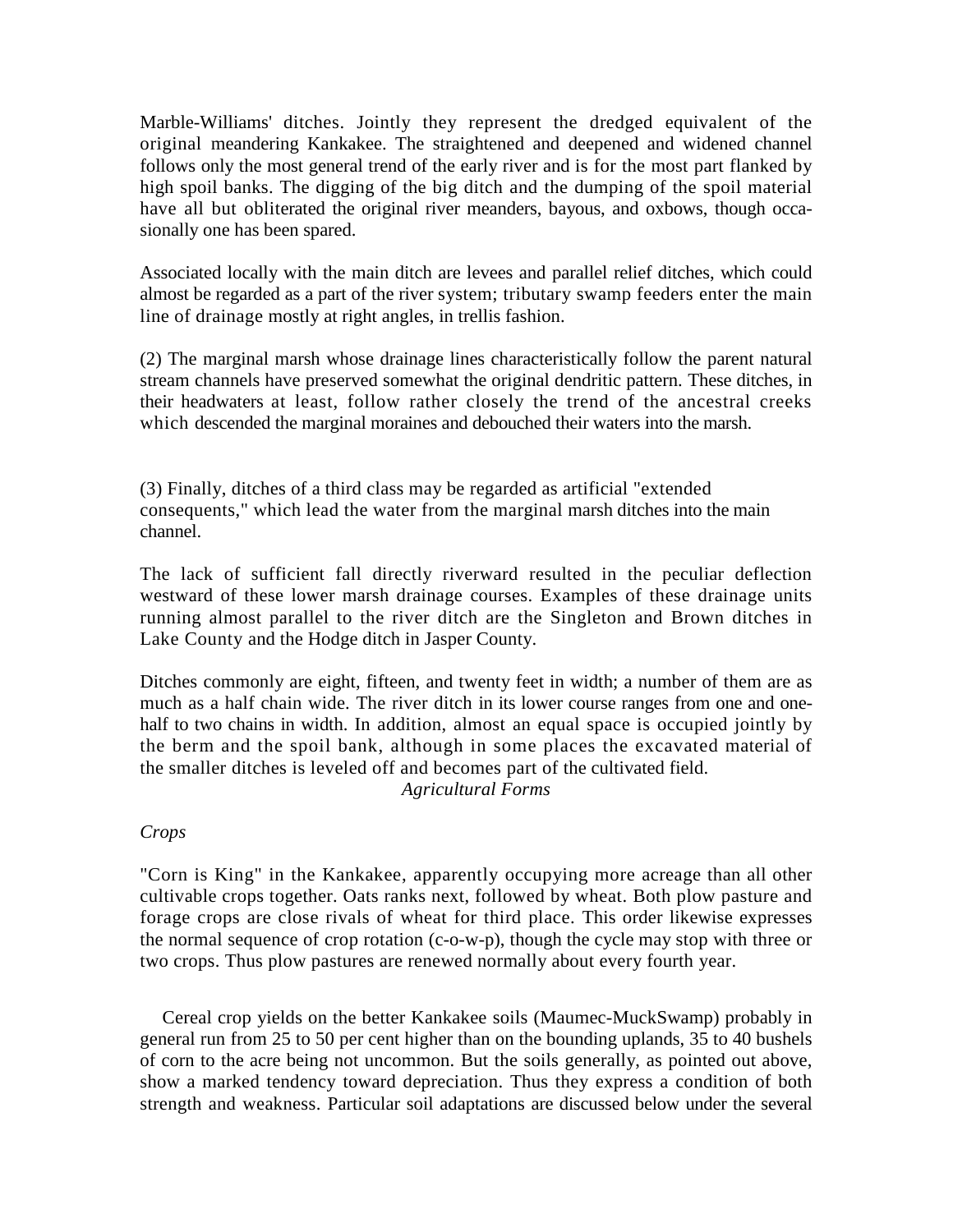soil-land heads. In addition to these influences, several crop concentrations are noted as influenced by factors quite independent of any particular soil type. The author's survey reveals a marked regional differentiation in the amount of acreage devoted to wheat in the eastern half as compared with the western. Proportionately much more wheat is raised east of La Crosse, or the Porter-Lake and Jasper-Starke county lines, than west of them. This condition seems to be related to the higher position and hence the drier condition of the tipper valley.

Mint is confined to the Muck areas or mucky phases of the Maumee east of the Hanna-North Judson line. Though the Kankakee soils collectively and individually are peculiarly well adapted for growing truck products, proximity to consuming centers or storage and marketing facilities results in local concentrations, such as at De Motte, North Judson, and particularly at South Bend.

The general friability of the Kankakee soils, like the levelness of the terrain, facilitates plowing and cultivation. Sticky clays or cloddy textures are practically unknown. On the other hand, certain types, such as the Plainfield or the lighter Muck, are so light that they will "blow." Roots of plants may thus be exposed or the whole plant dislodged. Furthermore, muck dust makes cultivation on windy days unpleasant for both man and beast. A farmer on muck ground remarked: "There was a time when we `drowned out'; there are times now when we `freeze out'; and then again we may `blow out'."

The general conditions of the subsurface drainage appear quite satisfactory (25). It is only natural, however, that in a dry season the ground water table level should be found too low on the sandy uplands, and in the wet season too high on the low swales. It appears also that, when droughts do occur, the crops on the upper sandier areas may "burn up" in a day or two, whereas on the bordering moraine uplands the effects are felt gradually.

Having to reckon with but few surface obstacles, except in the swamp, the ditchdigging program was primarily concerned with getting sufficient fall, an important item in a nearly level country where the coarse sandy sediments have a tendency to fill up the ditch. Associated with this phenomenon, the growth of cattails, bladderwort, and other aquatic forms check the current and, together with sand deposits, clog the drainage lines. Either of these conditions in time necessitates recleaning.

## *Pasture and Waste Lands*

The Kankakee is identified with the so-called Grain and Pasture region of Indiana. In the Kankakee reclaimed area proper about one eighth of the cultivable area is in plow or rotation pasture, and with grain shares the better lands, the Maumee and the Muck. Much of the Kankakee pasturage, however, is relegated to the marginal, light, rolling, and partly wooded Plainfield and closely associated Newton. As much as 25 to 40 per cent of the Plainfield groves is pastured. This type of native pasture is of rather inferior quality, with a carrying capacity of one grazing unit to 5-10 acres.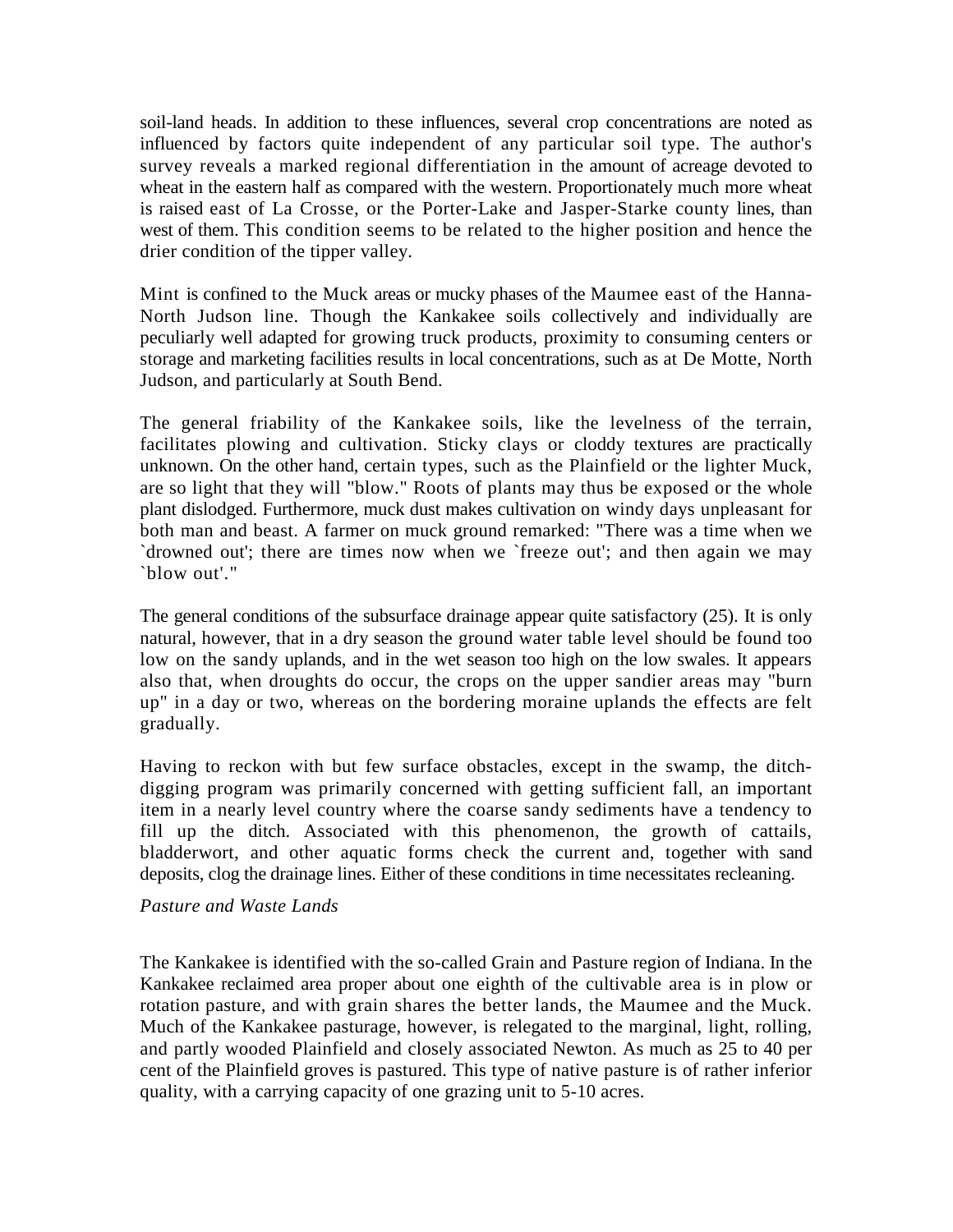A much smaller percentage of the Swamp is used for pasture on account of the inadequate drainage and the extensive cover of timber, brush, and rank weeds.

Contrasting with the regular rectangular grain fields and plow pasture, the outline of the native pastures is notoriously irregular, bounding a Plainfield ridge or knoll or enclosing an irregular brush or stump clearing in the swamp.

While most of the Swamp and much of the Plainfield timbered areas represent practically wasteland, the "broken" marsh and swamp areas have an insignificantly small acreage lying idle, as indicated by an x on the Chorography map (Map 23). The small widely scattered units amount to hardly three sections of all those mapped, or barely two per cent of the whole cultivable area of the inner Kankakee basin. Even some of this represents only temporarily fallow fields.

One of the most singular expressions of agricultural adjustments arising from the ditchdigging program in the Kankakee is the appropriation of ditch water for livestock. A large number of ditches are sufficiently below the ground water table to offer a more or less permanent supply of good water, though stagnation and heavy iron flocculations sometimes result when the water table gets too low, or when partial clogging of the ditch occurs, as mentioned above. But ditches were not designed to be "natural watering troughs" for stock to trample around in; in fact, there appears to be a regulation against the use of the drainage ditch for this purpose. At any rate, in nearly every case the ditch is outside the regular pasture bounds, and its water is made available to stock by extending the fence at certain points part way into the ditch.

## *Settlement and Circulation*

Farmhouses average somewhat less than three to the square mile, or a total of some 1,800 for the region. Unlike the more or less even distribution on the marginal moraine country, the occupance pattern shows marked local concentrations, as will be brought out in discussing the respective types below.

The reclamation of the original Kankakee on a large scale was made possible mainly through the relatively few but extensive holdings of land companies or individuals who offered the land for sale undeveloped or improved. The ready-made farm unit tended to assume a standard type - a half section of land with a frame T or L structure of seven or eight rooms, or the cheaper square double-story type. As the Kankakee became more settled variable types were introduced.

More than half of the farmsteads of the Kankakee are located on a hard-surfaced highway of some kind, commonly of gravel or macadam, or, as in the case of superhighways, of asphalt-macadam or concrete. Only very few of the remaining farmers are more than a mile from an improved road. But under modern drainage conditions even the ordinary "dirt" road is seldom impassable, owing to the sandy base. The ready subsurface drainage, combined with the frequent availability of ditch-dredged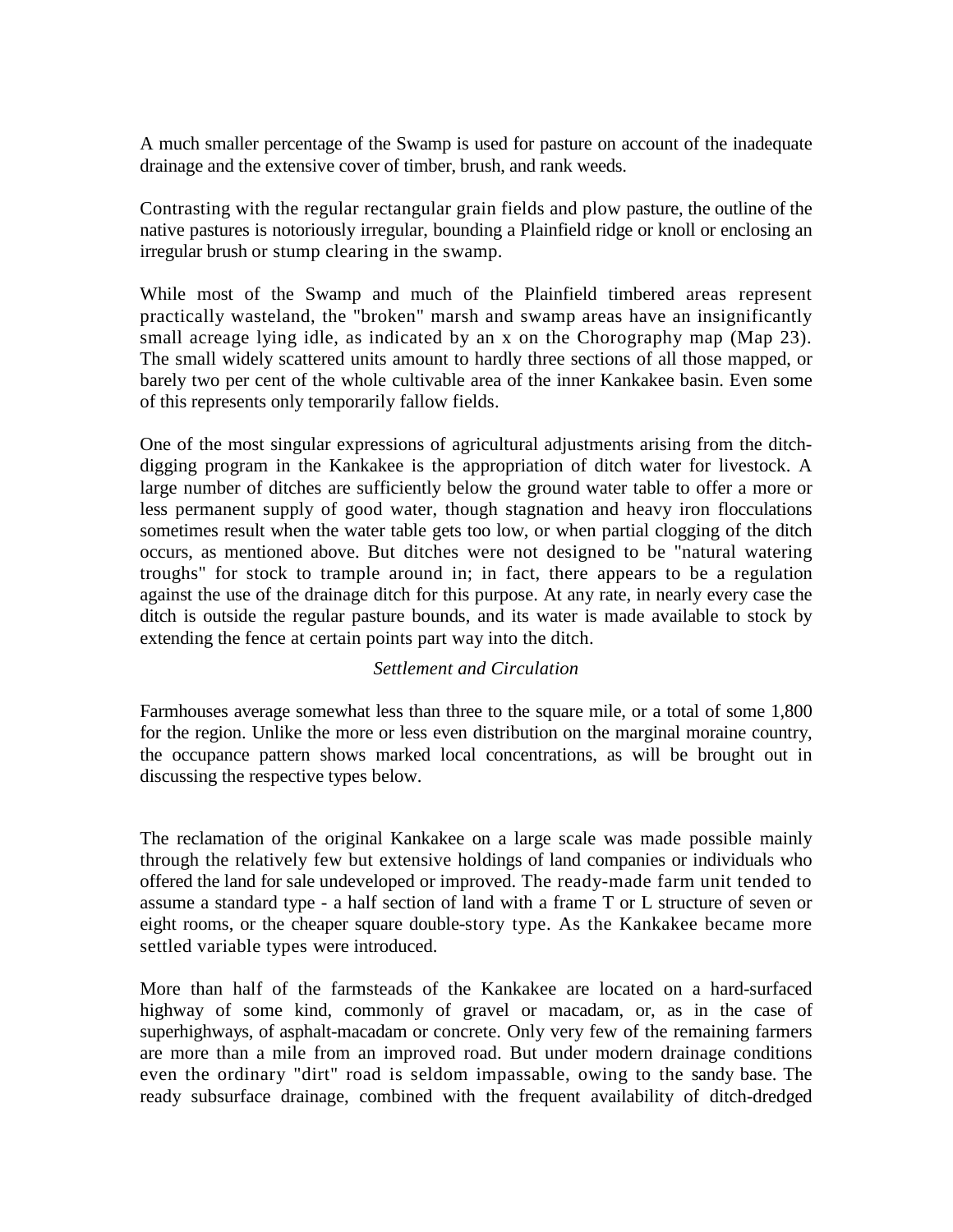material for elevating the roadbed, has proved a great asset to the Kankakee road-building program.

#### *Towns*

With few exceptions the towns, as shown on Map 23, may be said to belong to the bordering moraines rather than to the inner basin proper. Their marginal position clearly is determined by the barrier influence of the early "marsh" to encroaching settlements.

Of the score of settlements that rim the basin, only one, that of South Bend at the head of the valley, is a ranking industrial community; it has a population of over a hundred thousand. Several of the larger towns have a population of from one to two thousand; most of them have less than five or six hundred inhabitants.

Grain elevators, a few warehouses for storage of truck products (in the east), and an occasional light industry, such as a picklepreserving plant at Knox, enter into the simple extracommercial core setup of the Kankakee trading centers.

## *Regional Subdivision*

The Kankakee region may be regarded as made up physiographically of only two consolidated divisions: a narrow but practically continuous timber swamp in the river bottoms and the extensive marsh prairie of the flat-floored valley. A very general distinction may also be recognized topographically (geographically) between the eastern and western halves in that the former lies higher, has a greater average width but a narrower and finally disappearing swamp; features larger muck areas, with mint culture (altogether absent in the west); and produces proportionately more wheat and truck. On the other hand, practically all the river resorts and amusement centers were and still are in the western half.

## *Basis for Areal Differentiation*

Except for the general divisions given above, the Kankakee does not appear to lend itself to a simple dissection into unified homogeneous units. Subregional treatment rather involves a recognition of a unit form as consisting of small patches of the landscape related in structure and origin, however discontinuous and dispersed they may be. The basis for such areal differentiation is found in the diverse land-soil formations of the valley. Comprising a dozen or more soil types, the soils for purposes of a regional classification may be reduced to five structural classes reflective of land surface as well as soil characteristics - Plainfield, Newton, Maumee, Swamp, and Muck.

## *Landform and Land-Use Patterns*

PLAINFIELD: The Farmsteaded "Island." - The sandy and rolling Plainfield is at once next to the least and yet the most important topographic unit in the Kankakee. Aside from the Swamp, it embraces by far the greatest percentage of untilled land; however, it can claim more farmsteads per unit area than the other four units combined.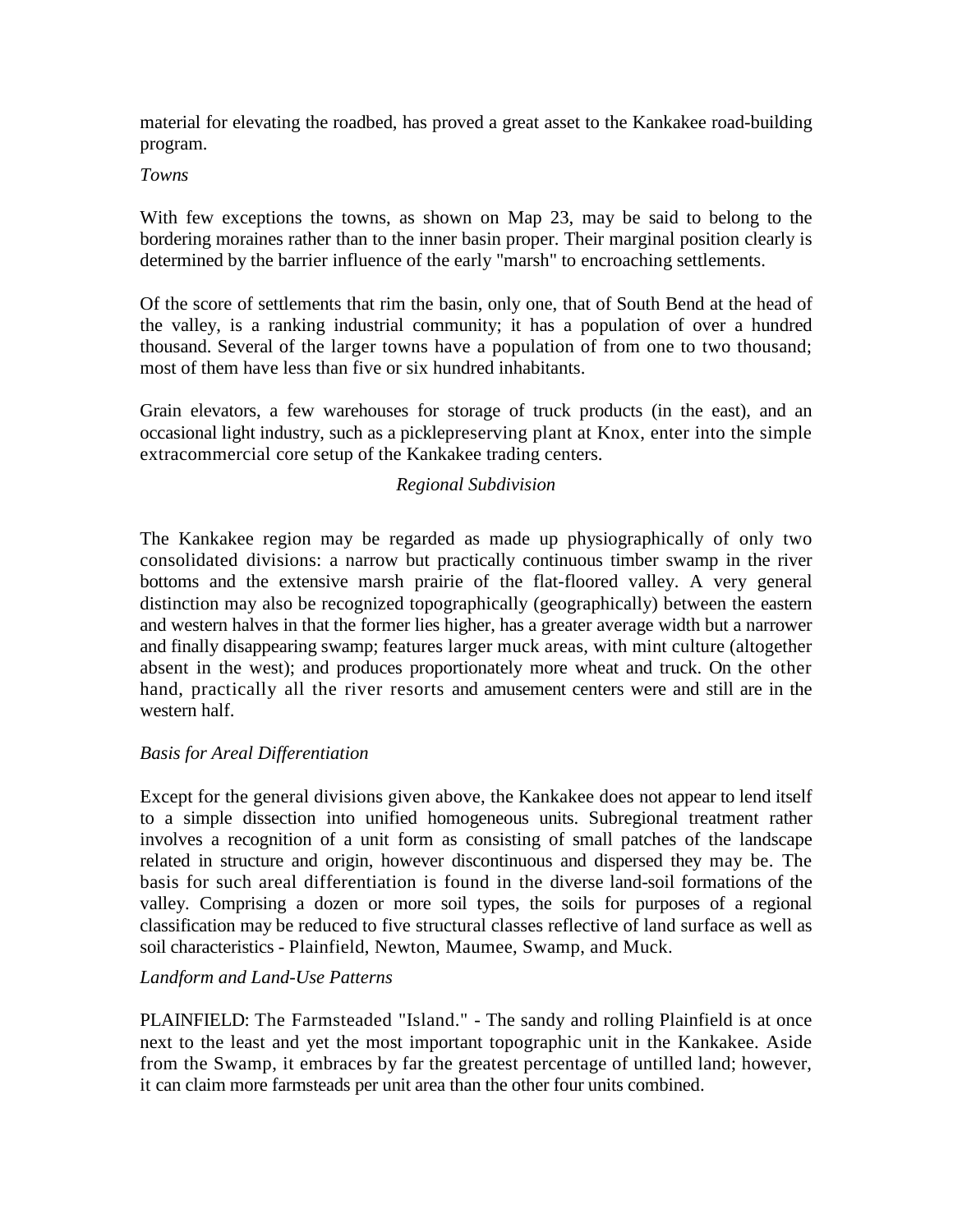Occurring in the form of islands in the early wet marsh, the Plainfield still forms the most striking natural element of the prairie landscape in terms of both landform and natural vegetation. As indicated on Map 23, the insular units are quite regularly distributed and range in size from a mere knob large enough to accommodate a single small farmstead up to a square mile or more in area. The Plainfield as mapped includes a small amount of heavier clayey phases that do not form conspicuous rises. The areas definitely ridged or elevated are included in a dotted line on the map, representing the basal contour above which the roughly estimated average (or common) and maximum heights are recorded in feet. Thus an inventory of a score of recorded values for each of five counties shows an average of 5 and 10 feet for common and maximum dunal heights, respectively. Small knobs generally do not rise much over 5 feet; the higher ridges run from 15 to 20 feet, and, in extraordinary cases, from 30 to 35 feet in height. These elevated tracts assume the form of small circular or oval mounds (H 4, U 31); or long, narrow linear ridges (L 11, N 4); or very irregular outlines (D 19, V 5).<sup>10</sup>

# *10 Letters and numbers refer to strip and section location on the Chorography map (Map 23).*

Forming the earliest sites of cultivation as well as habitation, the Plainfield is today agriculturally noted chiefly for its woodlot or herb pastoral economy. It is the only landform, aside from the Swamp, in which the area devoted to grazing is practically equal to or even greater than that devoted to wheat and oats combined, or to corn culture. Representing only about one fifth of the area of the fertile Maumee, it has nearly one half as much pastoral acreage. However, its grazing value, as was pointed out above, is much inferior, and in part represents actually waste land. Whereas the carrying capacity of the Maumee is probably around 12-2 acres per head, the Plainfield requires 5- 10 acres. After the cereals beans, rye, forage crops, and truck follow in importance. In view of the general droughtiness of the lighter soils, which makes the growing of other forage and green manure crops difficult, soy beans (and locally cowpeas) prove a godsend to the sandy areas. Proportionately, the Plainfield has five times as much acreage in soybeans as the Maumee. The larger Kankakee soil province ranks first in the state in rye production. A characteristically poor soil crop, rye practically coincides in its distribution with the Plainfield.

The sinuous ridges of the Plainfield break up the horizontal as well as the vertical monotony of the Kankakee landscape. Cultivated fields are interrupted, winding fences bound the ridge pastures, and extensive unoccupied areas in one section (D 19) contrast with the numerous small closely set farmstead groves in another section (T 10). Plainfield houses average eight to the square mile and show a tendency to be agglomerative  $(E 16, 0 25, W 27, 34, 3)$ . Though the former necessity for living here has passed owing to adequate drainage, the prairie "islands" supply natural shade trees and make for dry farm lots, even in the wettest season. Besides they command a view above and beyond the surrounding "cornscape."

MAUMEE: The Kankakee "Cornscape." - In terms of area or productivity the Maumee exceeds in importance not only any other Kankakee form but all the others combined. It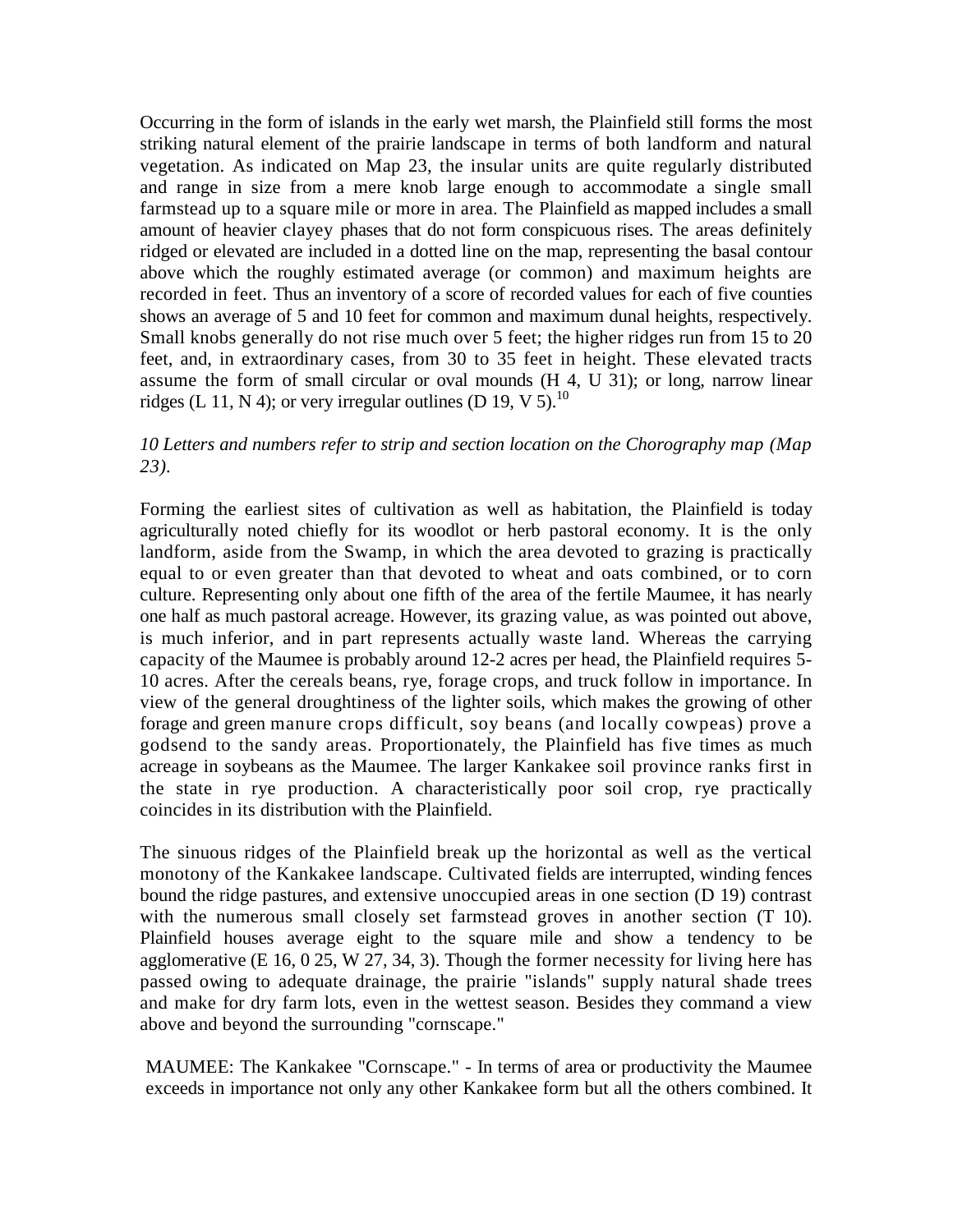is the fundamental or basic structural unit of the Kankakee. Generally characterized by large continuous units, it is especially dominant in the eastern half, where, in the former "Grand Marsh" area, or southern La Porte County, and its adjacent parts in northern Starke County, it forms only a slightly interrupted unit of some 150 square miles, or nearly one fourth of the whole marsh.

Consisting largely of sandy loams and aggregating some three fifths of the whole area, it has a relative productivity several times this ratio. And so the Maumee may be truly said to be the "key to Kankakee agriculture." It seems quite equally adapted to the growing of all the Kankakee crops.

While averaging only two, or only one fourth of the number of farmhouses per square mile as compared with the Plainfield, the Maumee outranks the Muck-Swamp combined two to one. Since it represents the later lands in the Kankakee to be reclaimed, one would not expect to find remnants of pioneer homesteads on this type, as in the case of the Plainfield and. the Newton.

NEWTON: The Plainfield-Maumee Transition. - The Newton assumes an intermediate classification between the Plainfield and the Maumee in essentially all soil and topographic features. Lying characteristically between the higher Plainfield and the lower Maumee, it partakes now of the former characteristics, now of the latter, with transitional phases difficult to identify definitely with the one or the other.

Generally light in texture, similar to certain phases of the sandy Plainfield, the typical dark brown of the Newton is suggestive of the Maumee. Its natural cover now may partake of the Plainfield oak association, and again may represent a transition mixture of swamp pin oak and upland black-white oak, or occur in the form of a swamp outlier of pin oak. Marsh herb no doubt also entered locally into the original composition.

The crop-distribution analysis seems to suggest nothing much out of the ordinary, except a disproportionately large acreage of oats.

Averaging per unit slightly less than half the number of Plainfield farmsteads, the Newton does show definitely the effects of its elevation above the Maumee in having nearly twice as many houses relatively as the latter.

MUCK: The Mint Formation. - Constituting about 15 per cent of the area, the Muck occupies the former sites of shallow lake basins and swales and tributary valleys more or less permanently covered with standing water in which grew cattails, reeds, flags, aquatic sedges and grasses, and other forms of vegetation. The high organic content of "raw" muck (or peat) is illustrated by the shrinking which results when a farmer sets out a fire on this type. Such a practice is said to be beneficial in preparing the unbroken muck pasture for its initial crop of Hungarian millet, barley, or oats, after which it is ready for corn.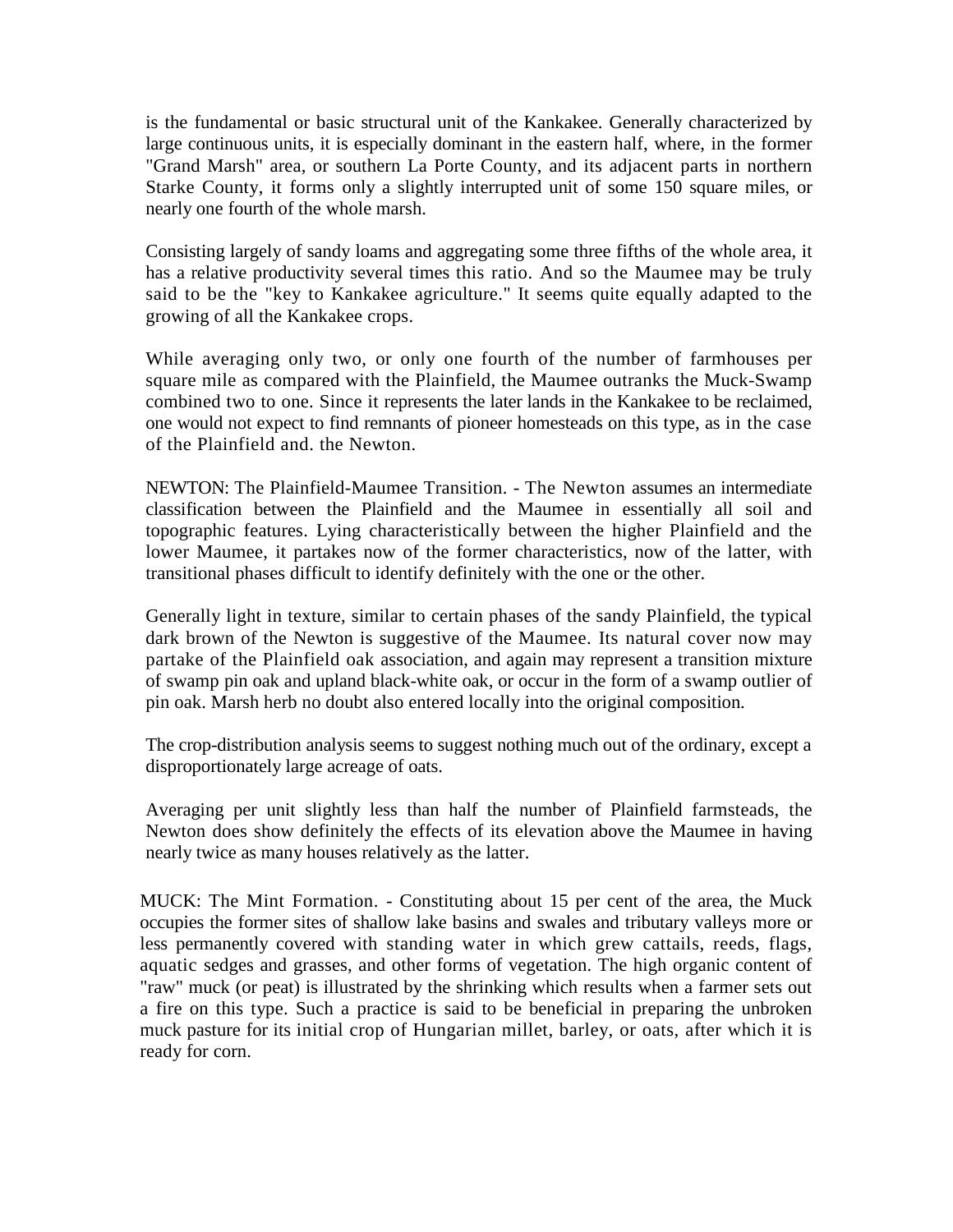Distribution of the Muck is spotty and irregular, with a few large contiguous areas in southern Lake County (site of the former "Deep Marsh") in the English Lake district and in the eastern third of the valley.

Among the last lands to be drained, these Muck areas have lost practically every trace of their former herb (wild-rice) cover, and in its place we find an almost complete utilization for any combination of Kankakee crops. Only locally, where inadequate drainage permits rank weeds to choke out the cultivated products, do we find an idle field (135, U 30, river section).

Muck is mint ground, and here figures prominently in the reputation which Indiana holds as the first ranking state in mint production. For some reason mint has not yet invaded the large muck section of Lake County, and apparently has not advanced westward beyond the English Lake district. Mint economy fits in well with corn culture, for muck is excellently adapted to both crops.

Muck areas are distinctive not only for their low, level, black fields, but also for an almost complete absence of farmsteads. These average only about one half to the square mile, or about one fifth of the average of the valley, or one fifteenth of the Plainfield. Muck dust is a real nuisance to the farmer's home within as well as without, and so he locates on the edge rather than in the heart of a large muck field. On the other hand, one type of structure is almost uniformly a fixture of the muck-mint landscape - a mint still, which approximates the size of a small two- or three-room house.

SWAMP: The Timber Formation. - The Swamp proper follows the Kankakee River for two thirds of the distance from Momence to South Bend. It forms a belt generally less than a mile in width, but attains a maximum of some two or three miles in its middle course in northern Jasper and adjacent counties. In addition, several square miles of swamp land, mostly cleared, appears along the Yellow River, tributary of the Kankakee. A comparison of the Fundament map (Map 21) with the modern survey shows only slight changes in the former general pattern of timber distribution incident to the reclamation program. The original dominant species composition as reported in the survey notes of Uriah Briggs - "ash, elm, maple, oak, and birch" - has not changed, except locally where popple invades the clearings.

On the other hand, the type of stand or stocking of the timber has changed tremendously. Once including many towering and massive trunks up to three or four feet in diameter, the modern Swamp has only a very sparse sprinkling of maples, elms, and other species of merchantable log quality. The characteristic stand is made up of young timber under three or from three to six inches in diameter, with a sprinkling of timber six to twelve inches in diameter (K 9, N 28, S 5).

Repeated attacks by axe, fire, and fungus have produced a motley patched effect of black fire-charred or disease-ridden trunks mingled with scattered sprouting stumps, thick reproduction stands of single species, the whole interspersed with a brush undergrowth of rank shrubs and weeds. Locally the partly cleared areas are pastured. These take on more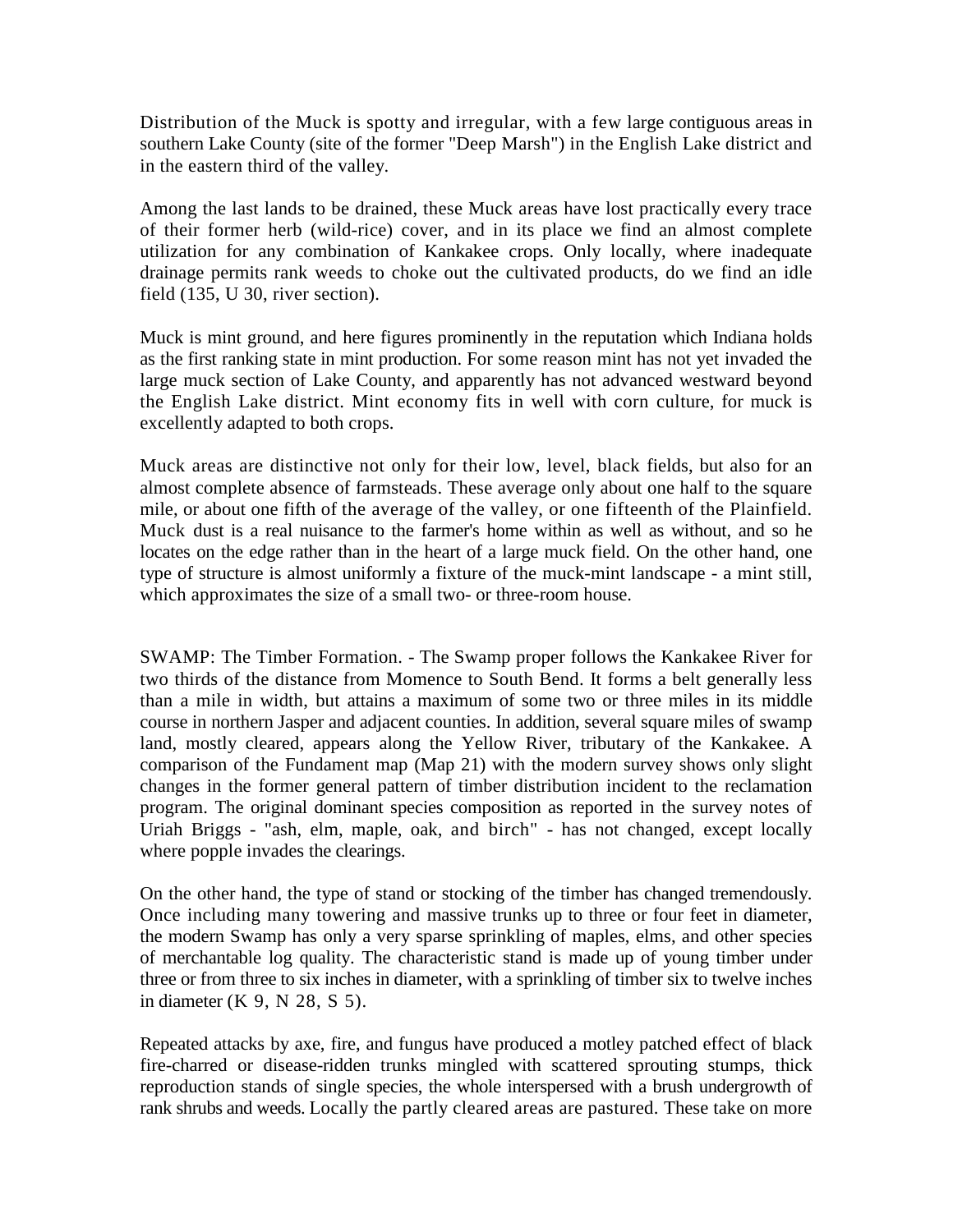of a grove aspect, are relatively free from underbrush, and occasionally form meadows with only here and there clumps of bushes.

Corn is practically the only crop of importance in the Kankakee swamp. Oats and wheat are represented sparingly, chiefly in the Yellow River territory; locally also a truck patch. The soil, of a generally light texture with an admixture of nonhumified wood, seems readily convertible into productive, corn land, but because of proximity to the river is mostly subject to overflow during times of high water. Late spring floods may thus unduly postpone the planting season.

## *Recreation and Conservation*

The Swamp represents the last line of retreat for the recreationist. And by the final straightening out of the old meandering Kankakee in Indiana the resorter has lost all but a few remnants of the natural landscape which lends charm to such a river retreat. The name Kankakee itself seems doomed to extinction, since some people now refer to the Miller, Place, Marble, and Williams' ditches instead.

The deeply trenched and highly banked river ditch, a chain or two wide, with its rather rapidly moving current and load of sand, has little to offer in the way of river scenery or sport. Once nationally famous for its natural charm, for fishing and boating, the dredged Kankakee of today seems popular locally only for bathing where the current is not too swift. The effect of river straightening on resort developments is strikingly manifested by contrasted conditions on the two sides of the Illinois-Indiana state line. The Illinois Kankakee above Momence, with its essentially unmodified meandering course, can boast of nearly a score of resort establishments. These include some 275 cottages within the short distance of less than a dozen miles of river front; whereas, on the Indiana side, for a distance of over 85 miles, there are hardly a half-dozen resort groups, which number only some 125 cottages, including the unusually large Bohemian resort of about 80 residences.

The river resorts and recreation centers vary in morphological type, conditions of settlement, and points of attraction. We note the following: the pretentious Bohemian "Sumava Forest Resorts" just mentioned, a type of colony in Newton County with urban characteristics; the "None-Such" camp (A 22) featuring horse racing; the "Garden of Eden Golf Club" (C 13); and the resorts, picnic camp grounds, or dancing pavilions at or near river-bridge sites, such as at Baum's (0 26) and Dunne's (Q 15) and at Shelby (H 33).

Finally, the Kankakee State Game Preserve (Starke-La Porte counties) and the private Cameron duck farm (northeast Newton County) represent, we might say, the salvaged residue of the Kankakee swamp lands and wild life.

## SUMMARY AND CONCLUSIONS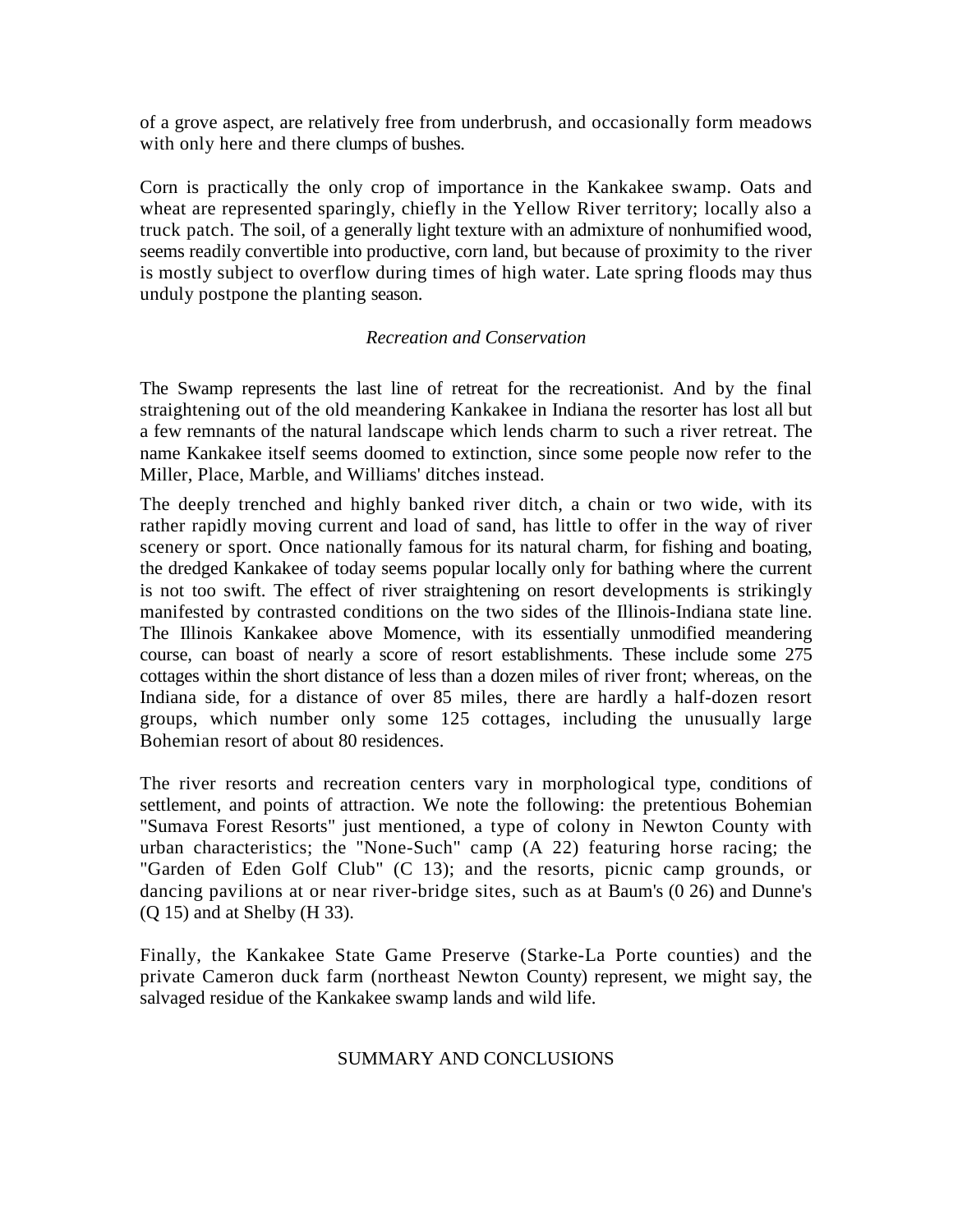The Kankakee region of northern Indiana represents an intermorainal marsh reclaimed sector of the Corn Belt, with a unique historicogeographic setting.

A study of the conditions of the fundament reveals a threefold classification of primary land-surface forms: the herb marsh, the timber swamp, and the uplands consisting in part of sandy "barrens" and dunal oak groves. The uplands made possible the early habitation of the otherwise inhospitable marsh-swamp, a site influence in modified form still conspicuously noticeable in the present reclaimed Kankakee.

After a treaty by the native Pottawatomie with the Federal Government in 1832, providing for the relinquishment of the territory held by the Indian, the marsh wilderness entered upon a century of progress, paralleling the period of urban development of the neighboring metropolis, Chicago, less than fifty miles from its western extremity.

The drama staged in the Kankakee presents a succession of distinct areal scenes and groups of actors. The general theme, as disclosed by the several regional forms of occupance, features a continuous struggle between two forces - those intent on preserving the wildlife forms of plant and animal for their economic, recreational, and conservational utility, as against the group organized to further the program of reclamation. A network of drainage ditches tributary to the straightened, deepened, and widened Kankakee River attests to the complete dispossession of the former group, except locally along the river ditch.

A regional land-surface and soil survey of the reclaimed Kankakee suggests a fivefold physiographic division based on homogeneity of structural and genetic features. Except for the Swamp, these constitute an otherwise disordered pattern. They include the Plainfield, or farmsteaded "island" and woodlot-pasture formation; the Newton, the Plainfield-Maumee transition; the Maumee, the "cornscape"; Muck, the mint soil; and Swamp, the river-timber formation and resorter's retreat. These constitute approximately 13, 5, 60, 15, and 7 per cent of the area, respectively.

Rural settlement within the area is found to be most remarkably related to the diverse surface and soil influences. Farmsteads average a little less than three per square mile; the proportions of farmhouse distribution for these physiographic divisions approximate 22:1; 9:1; 5:1; 1.5:1; 1:1, respectively. Some four hundred resort cottages are found along the river ditch, mostly along the "natural" Kankakee on the Illinois side.

A sectional grid road system, 55 per cent hard-surfaced, makes for ready internal circulation and external contact with the rim of a score of towns which outline the boundary of the early marsh.

Agitation to restore parts of the once nationally famous "hunter's and fisherman's paradise" raises the questions, "Has the reclamation program justified itself?" and "Is partial marsh restoration practicable?"